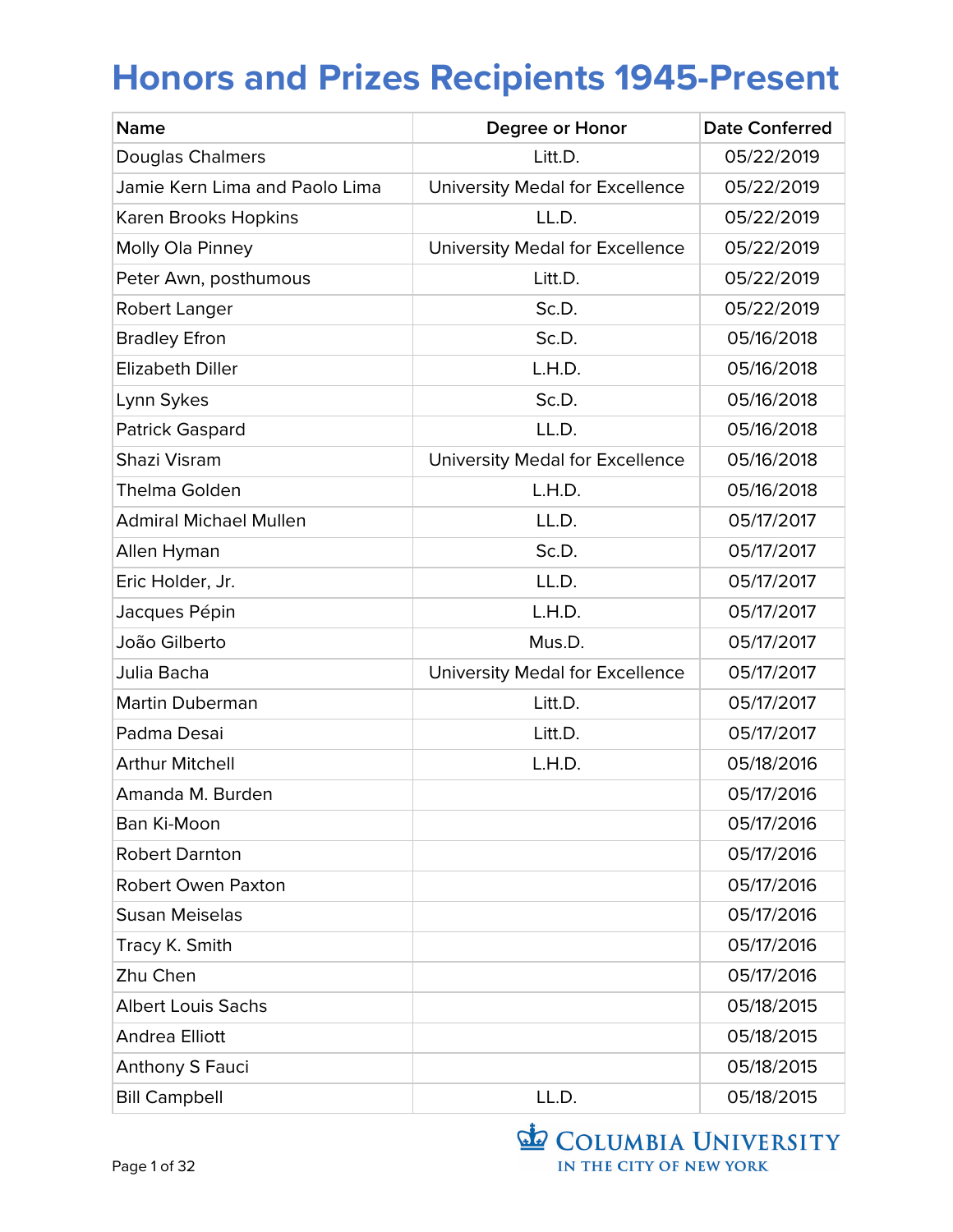| David Levering Lewis        |                                 | 05/18/2015 |
|-----------------------------|---------------------------------|------------|
| Miloš Forman                |                                 | 05/18/2015 |
| <b>Theda Skocpol</b>        | Litt.D.                         | 05/18/2015 |
| Alisa Weilerstein           | University Medal for Excellence | 05/21/2014 |
| Cicely Tyson                | L.H.D.                          | 05/21/2014 |
| David Remnick               | Litt.D.                         | 05/21/2014 |
| David Rosand                | Litt.D.                         | 05/21/2014 |
| Joseph Keller               | Sc.D.                           | 05/21/2014 |
| Mortimer Zuckerman          | LL.D.                           | 05/21/2014 |
| Natasha Trethewey           | Litt.D.                         | 05/21/2014 |
| Renzo Piano                 | L.H.D.                          | 05/21/2014 |
| <b>Robert Silvers</b>       | Litt.D.                         | 05/21/2014 |
| Alicia Abella               | University Medal for Excellence | 05/22/2013 |
| <b>Arnold Rampersad</b>     | Litt.D.                         | 05/22/2013 |
| Herbert and Florence Irving | LL.D.                           | 05/22/2013 |
| Laurence Tribe              | Litt.D.                         | 05/22/2013 |
| Paul Steiger                | LL.D.                           | 05/22/2013 |
| <b>Stanley Falkow</b>       | Sc.D.                           | 05/22/2013 |
| Zena Stein                  | Sc.D.                           | 05/22/2013 |
| Amy Gutmann                 | LL.D.                           | 09/07/2012 |
| Gloria Steinem              | LL.D.                           | 09/07/2012 |
| Jean Franco                 | Litt.D.                         | 09/07/2012 |
| <b>Michelle Bachelet</b>    | LL.D.                           | 09/07/2012 |
| <b>Muhal Richard Abrams</b> | Mus.D.                          | 09/07/2012 |
| Shu Chien                   | Sc.D.                           | 09/07/2012 |
| <b>Tom Kitt</b>             | University Medal for Excellence | 09/07/2012 |
| Eleanor Jackson Piel        | LL.D.                           | 05/18/2011 |
| Joan Steitz                 | Sc.D.                           | 05/18/2011 |
| <b>Keith Thomas</b>         | Litt.D.                         | 05/18/2011 |
| <b>Martin Meisel</b>        | Litt.D.                         | 05/18/2011 |
| <b>Ornette Coleman</b>      | Mus.D.                          | 05/18/2011 |
| Lydia Polgreen              | University Medal for Excellence | 01/02/2011 |
| <b>Bernard Bailyn</b>       | Litt.D.                         | 05/18/2010 |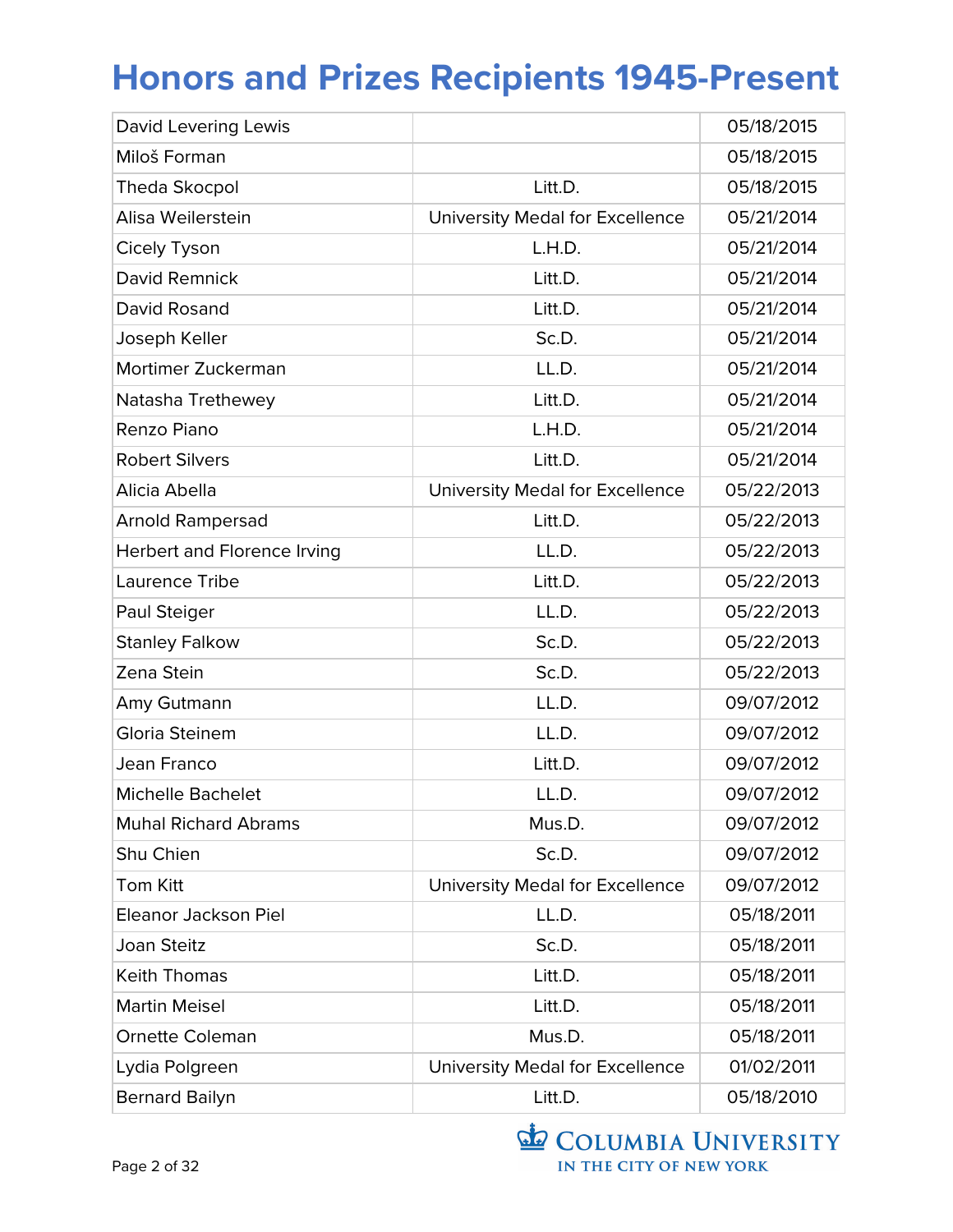| <b>Bernard Bailyn</b>         | Litt.D.                         | 05/18/2010 |
|-------------------------------|---------------------------------|------------|
| C. Lowell Harriss, posthumous | Litt.D.                         | 05/18/2010 |
| Dana Schutz                   | University Medal for Excellence | 05/18/2010 |
| Geoffrey Canada               | LL.D.                           | 05/18/2010 |
| Jacqueline Barton             | Sc.D.                           | 05/18/2010 |
| Joel Klein                    | LL.D.                           | 05/18/2010 |
| Koji Nakanishi                | Sc.D.                           | 05/18/2010 |
| <b>Tony Kushner</b>           | Litt.D.                         | 05/18/2010 |
| Xu Bing                       | L.H.D.                          | 05/18/2010 |
| Ron Gonen                     | University Medal for Excellence | 05/08/2010 |
| <b>Ainslie Embree</b>         | Litt.D.                         | 05/20/2009 |
| Anthony Appiah                | Litt.D.                         | 05/20/2009 |
| Caroline Bynum                | Litt.D.                         | 05/20/2009 |
| Harold "Gerry" Lenfest        | LL.D.                           | 05/20/2009 |
| <b>Helene Gayle</b>           | LL.D.                           | 05/20/2009 |
| Joseph Sax                    | LL.D.                           | 05/20/2009 |
| Paul Farmer                   | Sc.D.                           | 05/20/2009 |
| Prafalla Bhagwati             | LL.D.                           | 05/20/2009 |
| Kiran Desai                   | University Medal for Excellence | 01/01/2009 |
| Dawn Greene                   | LL.D.                           | 05/21/2008 |
| <b>Emanuel Ax</b>             | Mus.D.                          | 05/21/2008 |
| <b>Eric Lander</b>            | Sc.D.                           | 05/21/2008 |
| <b>Fazle Abed</b>             | LL.D.                           | 05/21/2008 |
| Gertrude Neumark              | Sc.D.                           | 05/21/2008 |
| <b>Judith Shapiro</b>         | LL.D.                           | 05/21/2008 |
| William Leuchtenburg          | Litt.D.                         | 05/21/2008 |
| Alicia Graf                   | University Medal for Excellence | 01/01/2008 |
| Aharon Barak                  | LL.D.                           | 05/16/2007 |
| Barbara Novak                 | Litt.D.                         | 05/16/2007 |
| Benjamin Carson               | Sc.D.                           | 05/16/2007 |
| Felix Rohatyn                 | LL.D.                           | 05/16/2007 |
| Jonathan Spence               | Litt.D.                         | 05/16/2007 |
| Santiago Calatrava            | L.H.D.                          | 05/16/2007 |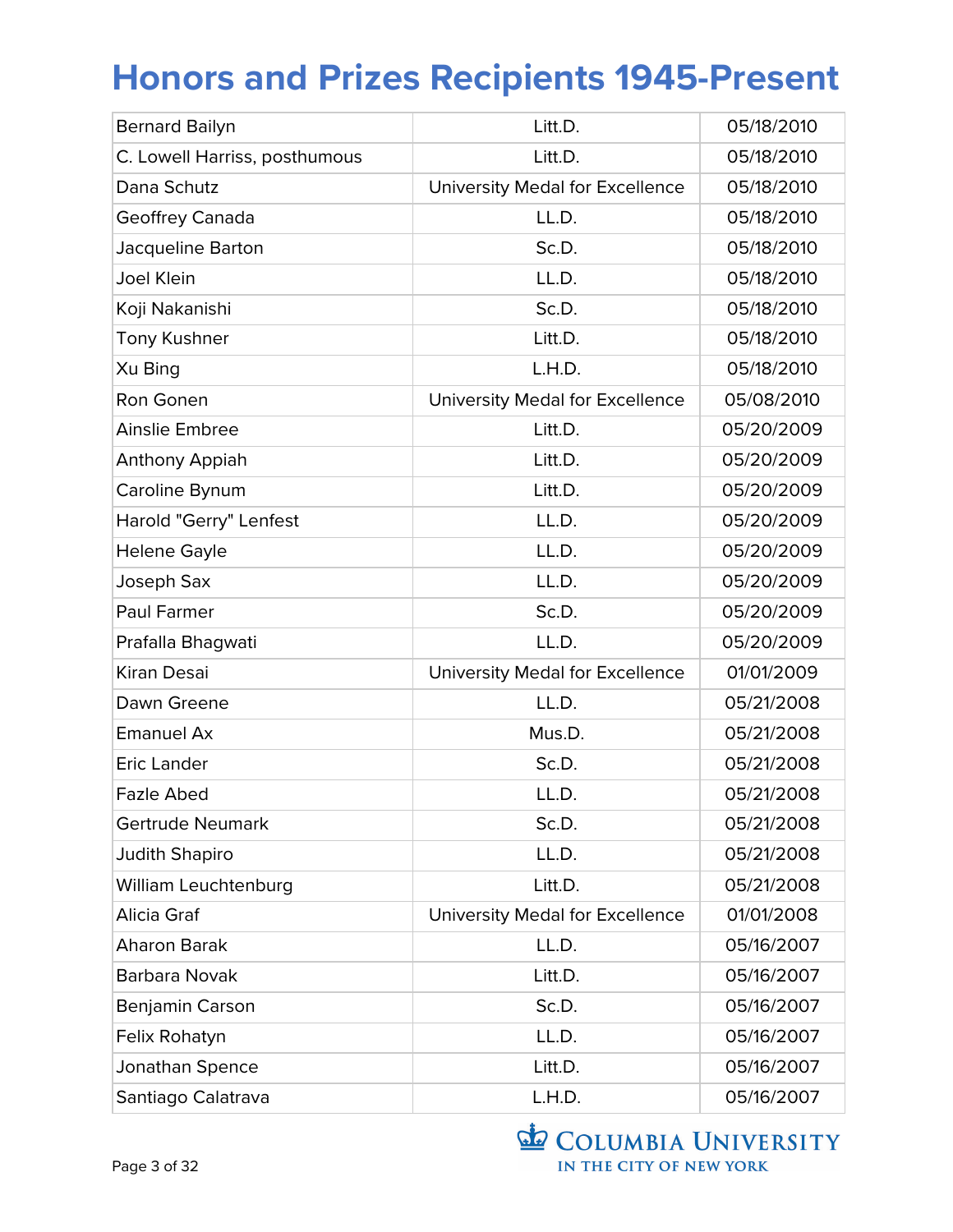| Stephen Trachtenberg          | LL.D.                           | 05/16/2007 |
|-------------------------------|---------------------------------|------------|
| Susan Lindquist               | Sc.D.                           | 05/16/2007 |
| <b>Suzanne Malveaux</b>       | University Medal for Excellence | 01/01/2007 |
| C.K. Chu                      | Sc.D.                           | 05/17/2006 |
| Gerda Lerner                  | Litt.D.                         | 05/17/2006 |
| Irving Weissman               | Sc.D.                           | 05/17/2006 |
| <b>Kenneth Chenault</b>       | L.H.D.                          | 05/17/2006 |
| Maya Lin                      | L.H.D.                          | 05/17/2006 |
| Oswaldo Paya                  | LL.D.                           | 05/17/2006 |
| Sallie Krawcheck              | University Medal for Excellence | 05/17/2006 |
| <b>August Wilson</b>          | Litt.D.                         | 05/18/2005 |
| <b>Brent Scowcroft</b>        | LL.D.                           | 05/18/2005 |
| Dorothy Height                | LL.D.                           | 05/18/2005 |
| <b>Endel Tulving</b>          | Sc.D.                           | 05/18/2005 |
| <b>Henry Graff</b>            | Litt.D.                         | 05/18/2005 |
| Jhumpa Lahiri                 | University Medal for Excellence | 05/18/2005 |
| <b>Robert Dahl</b>            | Litt.D.                         | 05/18/2005 |
| <b>Shirley Tilghman</b>       | Sc.D.                           | 05/18/2005 |
| Zaha Hadid                    | L.H.D.                          | 05/18/2005 |
| <b>Arthur Danto</b>           | Litt.D.                         | 05/19/2004 |
| David Baltimore               | Sc.D.                           | 05/19/2004 |
| Jack Weinstein                | LL.D.                           | 05/19/2004 |
| Laurie Anderson               | Mus.D.                          | 05/19/2004 |
| Leo Steinberg                 | Litt.D.                         | 05/19/2004 |
| Louis Pollak                  | LL.D.                           | 05/19/2004 |
| Oliver Hill                   | LL.D.                           | 05/19/2004 |
| <b>Robert Carter</b>          | LL.D.                           | 05/19/2004 |
| Craig Steven Wilder           | University Medal for Excellence | 01/01/2004 |
| <b>Andrew Wiles</b>           | Sc.D.                           | 05/21/2003 |
| <b>Cecil Taylor</b>           | Mus.D.                          | 05/21/2003 |
| <b>Constance Baker Motley</b> | LL.D.                           | 05/21/2003 |
| Frank Kermode                 | Litt.D.                         | 05/21/2003 |
| Julian Hochberg               | Sc.D.                           | 05/21/2003 |

COLUMBIA UNIVERSITY IN THE CITY OF NEW YORK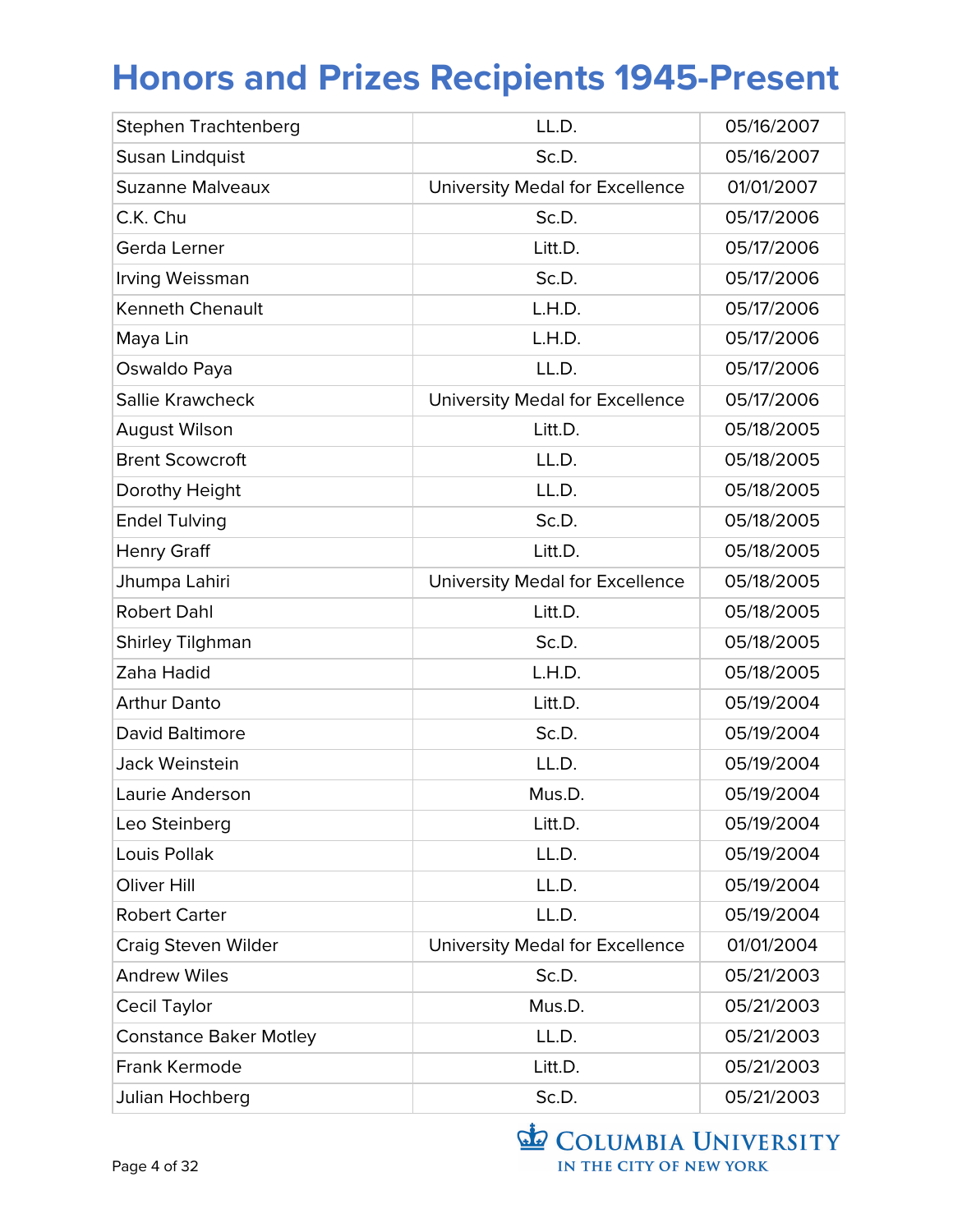| Mary Claire King            | Sc.D.                           | 05/21/2003 |
|-----------------------------|---------------------------------|------------|
| Maya Angelou                | Litt.D.                         | 05/21/2003 |
| Claire Shipman              | University Medal for Excellence | 01/01/2003 |
| <b>Brenda Milner</b>        | Sc.D.                           | 05/22/2002 |
| George Mitchell             | LL.D.                           | 05/22/2002 |
| George Yancopoulos          | University Medal for Excellence | 05/22/2002 |
| <b>Jack Beeson</b>          | Mus.D.                          | 05/22/2002 |
| <b>Joan Didion</b>          | Litt.D.                         | 05/22/2002 |
| Lee Bollinger               | LL.D.                           | 05/22/2002 |
| Roberto Gonzalez-Echevarria | Litt.D.                         | 05/22/2002 |
| Arthur Levitt Jr.           | LL.D.                           | 05/16/2001 |
| George Shultz               | LL.D.                           | 05/16/2001 |
| Isidore Edelman             | Sc.D.                           | 05/16/2001 |
| Judith Kaye                 | LL.D.                           | 05/16/2001 |
| Max Roach                   | Mus.D.                          | 05/16/2001 |
| Peter Brown                 | LL.D.                           | 05/16/2001 |
| <b>Tim Berners-Lee</b>      | LL.D.                           | 05/16/2001 |
| Wang Zhen-Yi                | Sc.D.                           | 05/16/2001 |
| Neil Degrasse Tyson         | University Medal for Excellence | 01/01/2001 |
| David Ho                    | Sc.D.                           | 05/17/2000 |
| Judith Jamison              | L.H.D.                          | 05/17/2000 |
| Martti Ahtisaari            | LL.D.                           | 05/17/2000 |
| <b>Oscar Schachter</b>      | LL.D.                           | 05/17/2000 |
| <b>Paul Marks</b>           | Sc.D.                           | 05/17/2000 |
| Robert Rubin                | LL.D.                           | 05/17/2000 |
| <b>Rolando Tomas Acosta</b> | University Medal for Excellence | 01/01/2000 |
| <b>David Brion Davis</b>    | LL.D.                           | 05/19/1999 |
| Julie Taymor                | L.H.D.                          | 05/19/1999 |
| Lawrence Kolb               | Sc.D.                           | 05/19/1999 |
| <b>Mildred Dresselhaus</b>  | Sc.D.                           | 05/19/1999 |
| Muhammad Ali                | LL.D.                           | 05/19/1999 |
| Noam Chomsky                | Litt.D.                         | 05/19/1999 |
| <b>Richard Zare</b>         | Sc.D.                           | 05/19/1999 |

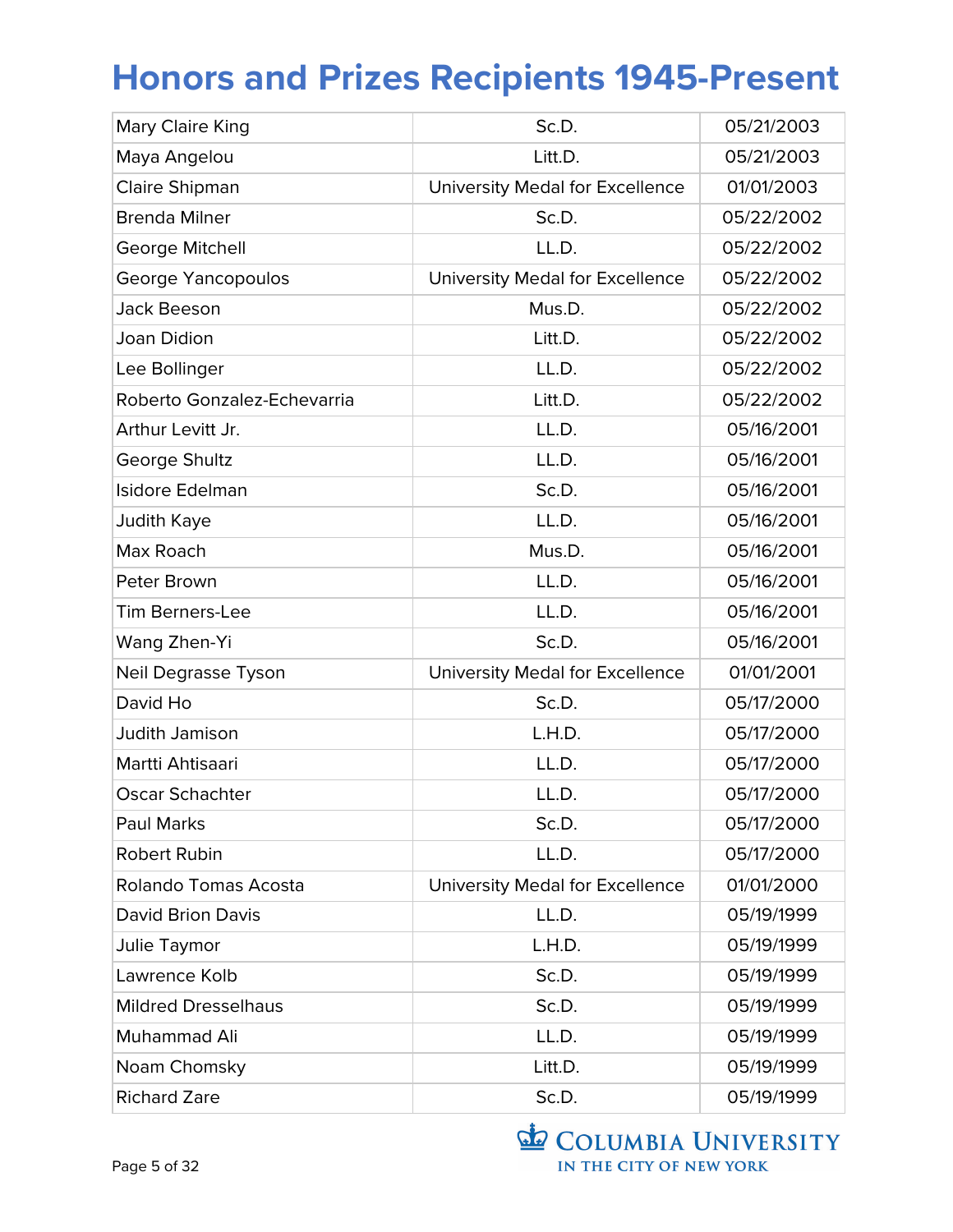| <b>Tito Puente</b>      | Mus.D.                          | 05/19/1999 |
|-------------------------|---------------------------------|------------|
| Paul Sereno             | University Medal for Excellence | 01/01/1999 |
| Amartya Sen             | Litt.D.                         | 05/20/1998 |
| <b>Bruce Alberts</b>    | Sc.D.                           | 05/20/1998 |
| <b>Fritz Stern</b>      | Litt.D.                         | 05/20/1998 |
| Kofi Annan              | LL.D.                           | 05/20/1998 |
| Lauren Bacall           | L.H.D.                          | 05/20/1998 |
| <b>Maurice Sendak</b>   | L.H.D.                          | 05/20/1998 |
| <b>Rita Dove</b>        | Litt.D.                         | 05/20/1998 |
| Rockard J. Delgadillo   | University Medal for Excellence | 01/01/1998 |
| Donald Keene            | Litt.D.                         | 05/21/1997 |
| Eric Hobsbawn           | Litt.D.                         | 05/21/1997 |
| John Lewis              | LL.D.                           | 05/21/1997 |
| Kathryn Wasserman Davis | LL.D.                           | 05/21/1997 |
| <b>Sydney Brenner</b>   | Sc.D.                           | 05/21/1997 |
| Joseph Greenaway        | University Medal for Excellence | 01/01/1997 |
| Andrei Kozyrev          | LL.D.                           | 05/15/1996 |
| <b>Edwards Witten</b>   | Sc.D.                           | 05/15/1996 |
| <b>Franz Rosenthal</b>  | Litt.D.                         | 05/15/1996 |
| Irwin D. Mandel         | Sc.D.                           | 05/15/1996 |
| Mark O. Hatfield        | LL.D.                           | 05/15/1996 |
| Sadako Ogata            | LL.D.                           | 05/15/1996 |
| <b>Wynton Marsalis</b>  | Mus.D.                          | 05/15/1996 |
| <b>Toru Takemitsu</b>   | Mus.D.                          | 04/18/1996 |
| Helene Gayle            | University Medal for Excellence | 01/01/1996 |
| Louis Henkin            | LL.D.                           | 05/17/1995 |
| Madeleine K. Albright   | LL.D.                           | 05/17/1995 |
| <b>Robert MacNeil</b>   | L.H.D.                          | 05/17/1995 |
| Salome G. Waelsch       | Sc.D.                           | 05/17/1995 |
| <b>Teddy Kollek</b>     | LL.D.                           | 05/17/1995 |
| William Julius Wilson   | Litt.D.                         | 05/17/1995 |
| Noam D. Elkies          | University Medal for Excellence | 01/01/1995 |
| <b>Betty Friedan</b>    | Litt.D.                         | 05/19/1994 |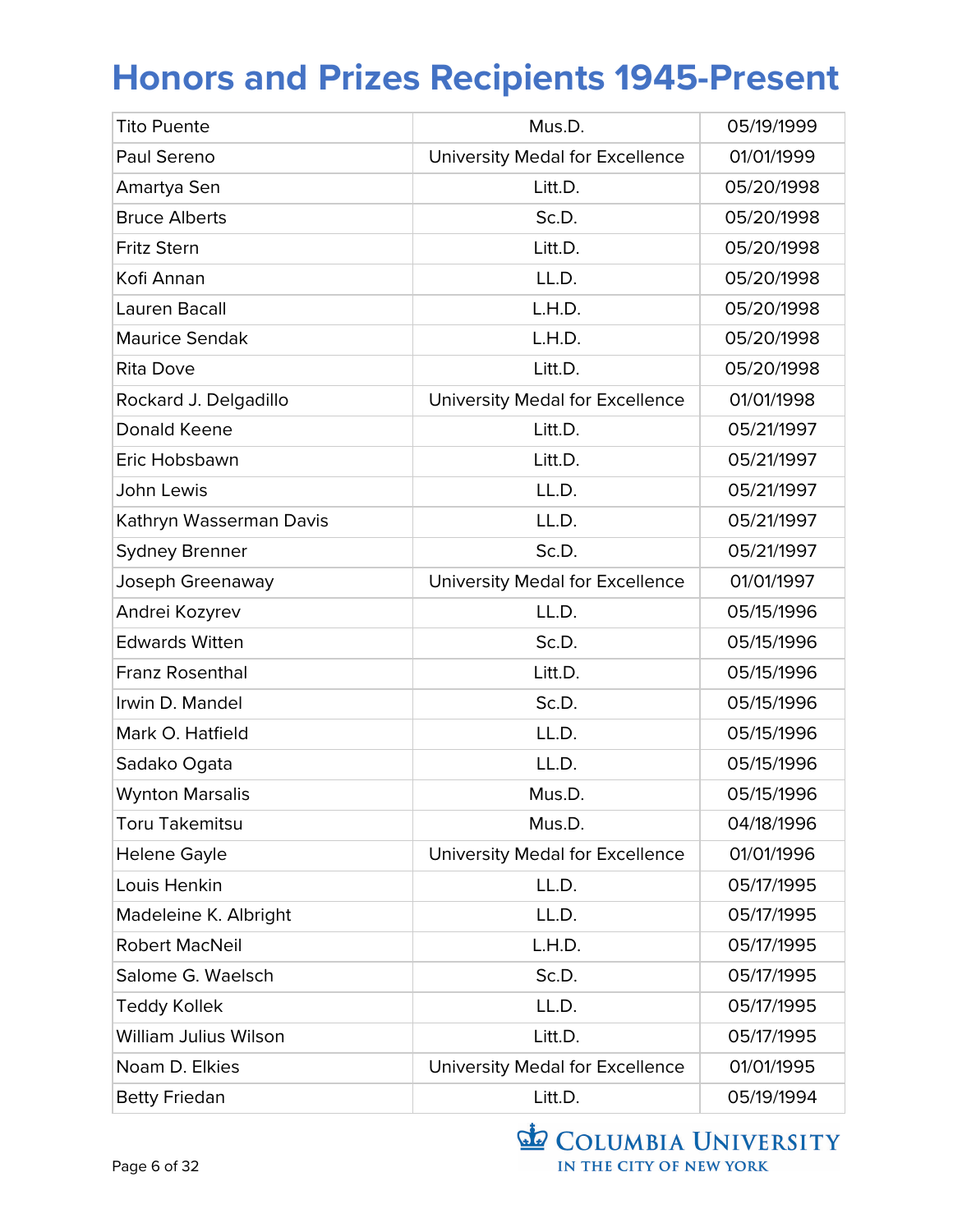| Dorothy DeLay                   | Mus.D.                          | 05/19/1994 |
|---------------------------------|---------------------------------|------------|
| <b>Harry Barkus Gray</b>        | Sc.D.                           | 05/19/1994 |
| James Comer                     | LL.D.                           | 05/19/1994 |
| Johan Jorgen Holst, posthumous  | LL.D.                           | 05/19/1994 |
| <b>Ruth Bader Ginsburg</b>      | LL.D.                           | 05/19/1994 |
| Wm. Theodore de Bary            | Litt.D.                         | 05/19/1994 |
| Dalai Lama (Gyatso, Tenzin)     | L.H.D.                          | 04/26/1994 |
| Dalai Lama (Tenzin Gyatso)      | L.H.D.                          | 04/26/1994 |
| Tenzin Gyatso (Dalai Lama)      | L.H.D.                          | 04/26/1994 |
| Ellen Victoria Futter           | University Medal for Excellence | 01/01/1994 |
| Arthur Ashe, posthumous         | LL.D.                           | 05/19/1993 |
| Gary S. Becker                  | Sc.D.                           | 05/19/1993 |
| George Rupp                     | Litt.D.                         | 05/19/1993 |
| <b>Gilbert Stork</b>            | Sc.D.                           | 05/19/1993 |
| Harold George (Harry) Belafonte | L.H.D.                          | 05/19/1993 |
| Mary Robinson                   | LL.D.                           | 05/19/1993 |
| Seymour Milstein                | LL.D.                           | 05/19/1993 |
| Susan Sontag                    | L.H.D.                          | 05/19/1993 |
| George Stephanopoulos           | University Medal for Excellence | 01/01/1993 |
| Arthur Ochs Sulzberger          | LL.D.                           | 05/13/1992 |
| Gertrude B. Elion               | Sc.D.                           | 05/13/1992 |
| Harry A. Blackmun               | LL.D.                           | 05/13/1992 |
| <b>Horst Fuhrmann</b>           | Litt.D.                         | 05/13/1992 |
| Johnnetta B. Cole               | LL.D.                           | 05/13/1992 |
| Katharine Houghton Hepburn      | L.H.D.                          | 05/13/1992 |
| <b>Marshall Darrow Shulman</b>  | Litt.D.                         | 05/13/1992 |
| Jacqueline K. Barton            | University Medal for Excellence | 01/01/1992 |
| David B. Springson              | Sc.D.                           | 05/15/1991 |
| Joan Ganz Cooney                | LL.D.                           | 05/15/1991 |
| John B. Gillespie (Dizzy)       | Mus.D.                          | 05/15/1991 |
| Mary D. Leakey                  | Litt.D.                         | 05/15/1991 |
| <b>Melvin Schwartz</b>          | Sc.D.                           | 05/15/1991 |
| <b>Russell Baker</b>            | Litt.D.                         | 05/15/1991 |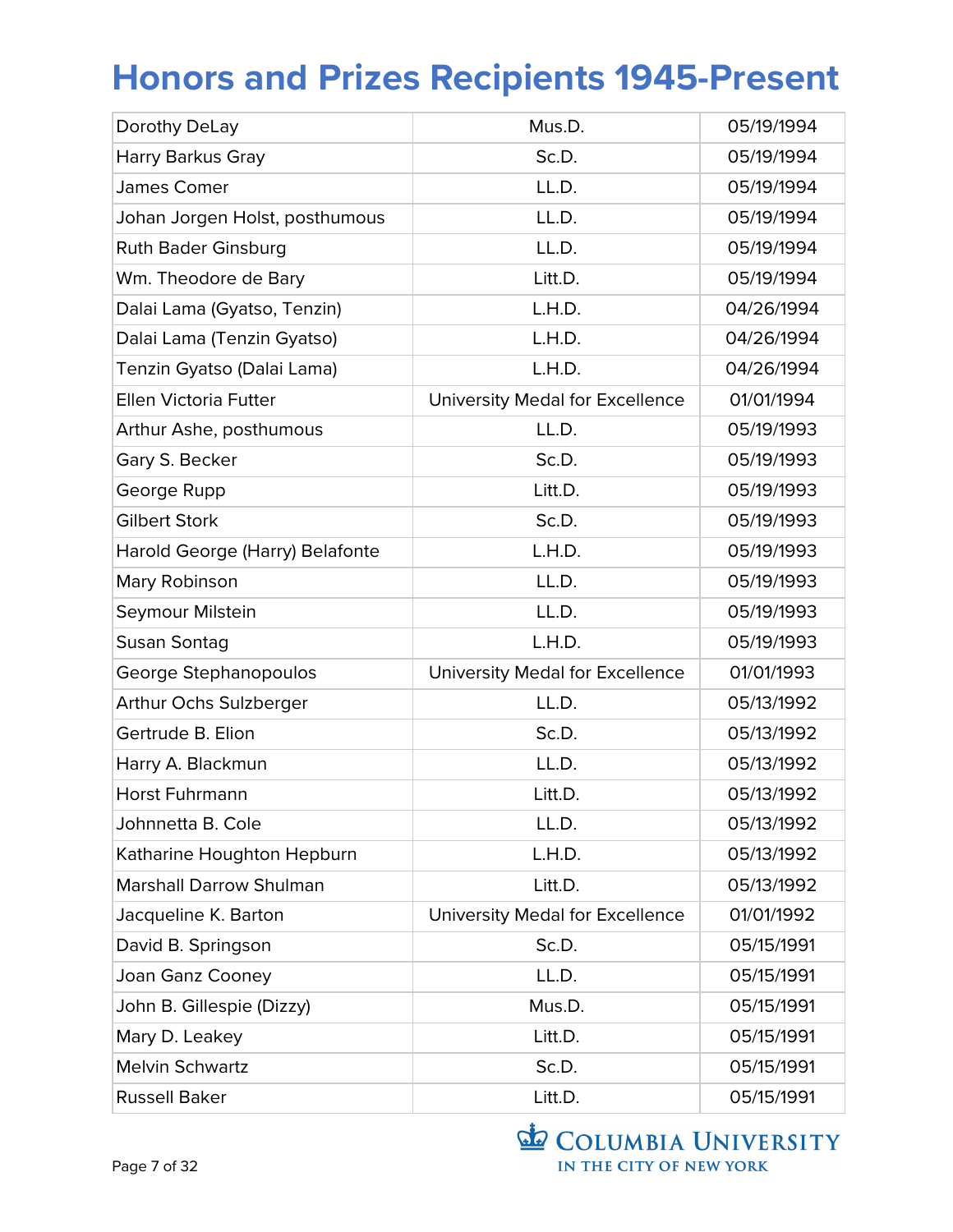| Thomas S. Kuhn                                | Litt.D. | 05/15/1991 |
|-----------------------------------------------|---------|------------|
| Walter E. Massey                              | Sc.D.   | 05/15/1991 |
| <b>William Dillard</b>                        | LL.D.   | 05/15/1991 |
| <b>Arno Allan Penzias</b>                     | Sc.D.   | 09/26/1990 |
| <b>Baruch Samuel Blumberg</b>                 | Sc.D.   | 09/26/1990 |
| George Joseph Stigler                         | Sc.D.   | 09/26/1990 |
| George Wald                                   | Sc.D.   | 09/26/1990 |
| <b>Harold Eliot Varmus</b>                    | Sc.D.   | 09/26/1990 |
| Herbert Aaron Hauptman                        | Sc.D.   | 09/26/1990 |
| losif Alexandrovich Brodsky                   | Litt.D. | 09/26/1990 |
| Jack Steinberger                              | Sc.D.   | 09/26/1990 |
| Leon Max Lederman                             | Sc.D.   | 09/26/1990 |
| Samuel Chao Chung Ting                        | Sc.D.   | 09/26/1990 |
| Steven Weinberg                               | Sc.D.   | 09/26/1990 |
| <b>Tsung Dao Lee</b>                          | Sc.D.   | 09/26/1990 |
| Val Logsdon Fitch                             | Sc.D.   | 09/26/1990 |
| Willis Eugene Lamb                            | Sc.D.   | 09/26/1990 |
| <b>Frank Press</b>                            | Sc.D.   | 05/16/1990 |
| Helene L. Kaplan                              | LL.D.   | 05/16/1990 |
| Joseph P. DiMaggio                            | LL.D.   | 05/16/1990 |
| <b>Natalie Zemon Davis</b>                    | Litt.D. | 05/16/1990 |
| P. Roy Vagelos                                | Sc.D.   | 05/16/1990 |
| <b>Samuel DeWitt Proctor</b>                  | S.T.D.  | 05/16/1990 |
| <b>Milton Handler</b>                         | LL.D.   | 05/15/1990 |
| Vaclav Havel (President of<br>Czechoslovakia) | LL.D.   | 02/22/1990 |
| Francesco Cossiga                             | LL.D.   | 10/17/1989 |
| <b>Bronislaw Geremek</b>                      | Litt.D. | 05/17/1989 |
| <b>Edith Porada</b>                           | Litt.D. | 05/17/1989 |
| Itzhak Perlman                                | Mus.D.  | 05/17/1989 |
| Lloyd G. Richards                             | L.H.D.  | 05/17/1989 |
| Nicole M. La Douarin                          | Sc.D.   | 05/17/1989 |
| <b>Sir Ralf Dahrendorf</b>                    | LL.D.   | 05/17/1989 |

COLUMBIA UNIVERSITY IN THE CITY OF NEW YORK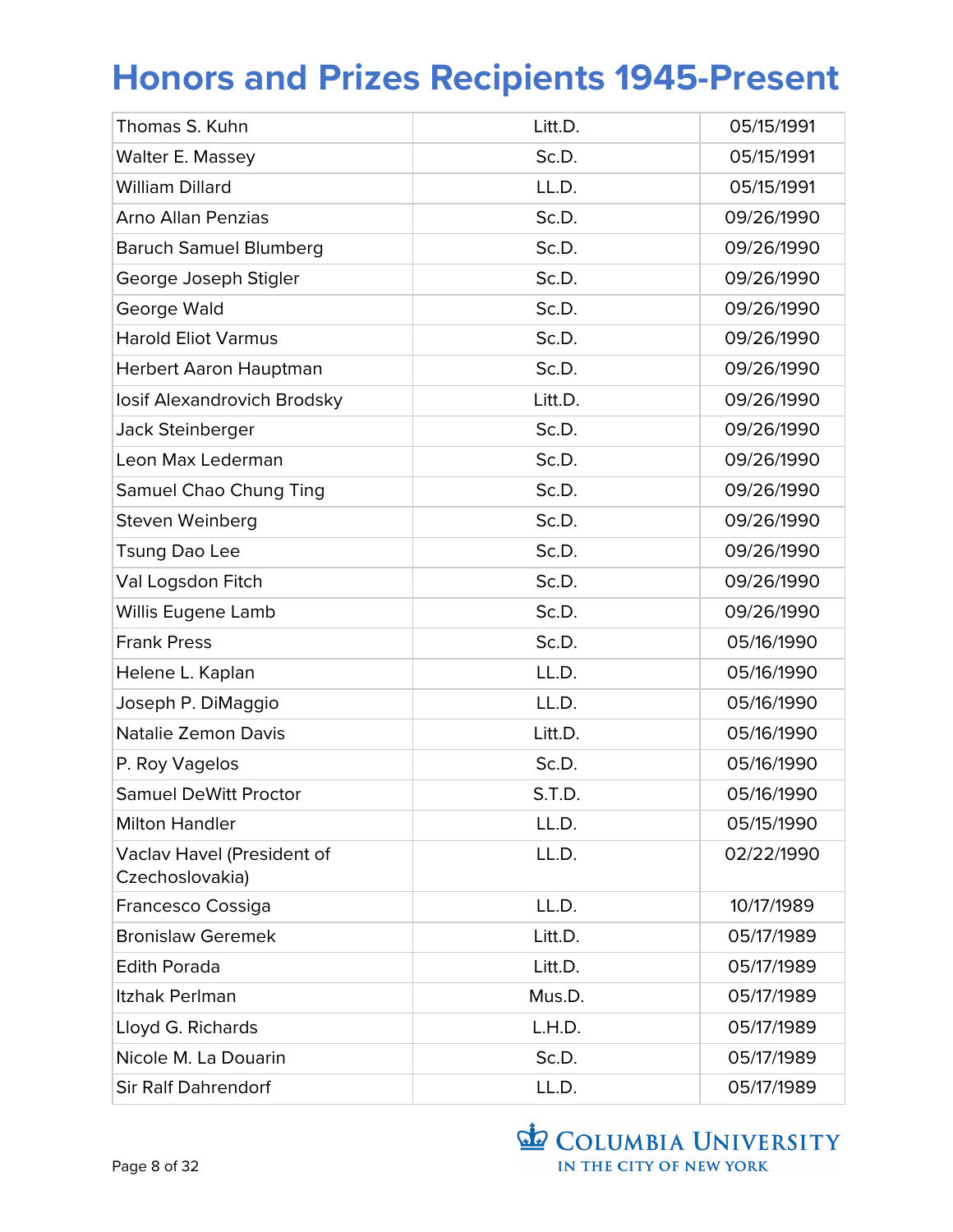| Anne Marie Quindlen     | University Medal for Excellence | 01/01/1989 |
|-------------------------|---------------------------------|------------|
| Alonzo A. Crim          | LL.D.                           | 11/29/1988 |
| Bill D. Moyers          | LL.D.                           | 11/29/1988 |
| Deborah W. Meier        | LL.D.                           | 11/29/1988 |
| Jerome S. Bruner        | Sc.D.                           | 11/29/1988 |
| Thomas H. Kean          | LL.D.                           | 11/29/1988 |
| John W. Kluge           | LL.D.                           | 10/19/1988 |
| Carl E. McGowan         | LL.D.                           | 05/18/1988 |
| Charles R. Dawson       | Sc.D.                           | 05/18/1988 |
| Emanuel M. Papper       | Sc.D.                           | 05/18/1988 |
| Eugene M. Lang          | LL.D.                           | 05/18/1988 |
| Mathilde Krim           | LL.D.                           | 05/18/1988 |
| <b>Nadine Gordimer</b>  | L.H.D.                          | 05/18/1988 |
| Augusta Souza Kappner   | University Medal for Excellence | 01/01/1988 |
| Lowell P. Weicker, Jr.  | LL.D.                           | 09/15/1987 |
| <b>Charles Rangel</b>   | LL.D.                           | 05/13/1987 |
| Danny Kaye, posthumous  | L.H.D.                          | 05/13/1987 |
| Elvin A. Kabat          | Sc.D.                           | 05/13/1987 |
| Hannah Holborn Gray     | LL.D.                           | 05/13/1987 |
| Helen Hennessy Vendler  | Litt.D.                         | 05/13/1987 |
| Jean Starobinski        | Litt.D.                         | 05/13/1987 |
| Morris A. Schapiro      | LL.D.                           | 05/13/1987 |
| Pamela Harriman         | LL.D.                           | 05/13/1987 |
| Philip Roth             | L.H.D.                          | 05/13/1987 |
| Samuel Eilenberg        | LL.D.                           | 05/13/1987 |
| Daniel Patrick Moynihan | LL.D.                           | 04/25/1987 |
| Evan A. Davis           | University Medal for Excellence | 01/01/1987 |
| Benny Goodman           | Mus.D.                          | 05/14/1986 |
| <b>Fred Friendly</b>    | LL.D.                           | 05/14/1986 |
| George E. Palade        | Sc.D.                           | 05/14/1986 |
| George F. Kennan        | LL.D.                           | 05/14/1986 |
| Karl Meyer              | Sc.D.                           | 05/14/1986 |
| Margaret M. Thompson    | Litt.D.                         | 05/14/1986 |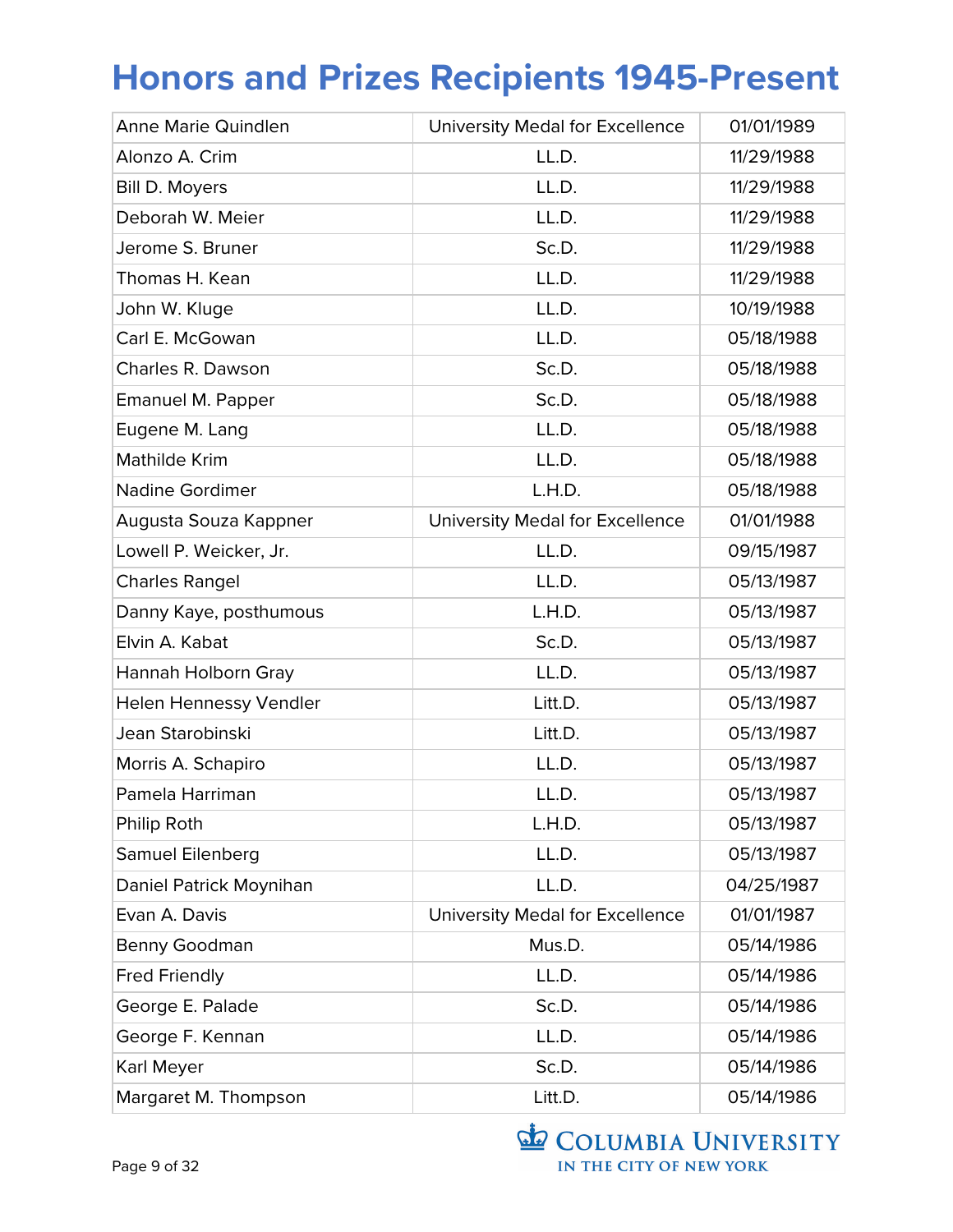| Mitchell I. Ginsberg          | Litt.D.                         | 05/14/1986 |
|-------------------------------|---------------------------------|------------|
| Temple Hoyne Buell            | L.H.D.                          | 05/14/1986 |
| William J. Brennan, Jr.       | LL.D.                           | 05/14/1986 |
| William T. Golden             | LL.D.                           | 05/14/1986 |
| William Thaddeus Coleman, Jr. | LL.D.                           | 05/14/1986 |
| Noboru Takeshita              | LL.D.                           | 01/22/1986 |
| Twyla Tharp                   | University Medal for Excellence | 01/01/1986 |
| Baruj Benacerraf              | Sc.D.                           | 05/15/1985 |
| <b>Courtney Brown</b>         | Litt.D.                         | 05/15/1985 |
| Howard L. Clark               | LL.D.                           | 05/15/1985 |
| John Sawyer                   | LL.D.                           | 05/15/1985 |
| Joseph Lane Kirkland          | LL.D.                           | 05/15/1985 |
| Marian Wright Edelman         | LL.D.                           | 05/15/1985 |
| Mary Steichen Calderone       | Sc.D.                           | 05/15/1985 |
| Mikhail Baryshnikov           | L.H.D.                          | 05/15/1985 |
| Robert K. Merton              | Litt.D.                         | 05/15/1985 |
| Stella Kramrisch              |                                 | 05/15/1985 |
|                               | Litt.D.                         |            |
| <b>Wilfred Feinberg</b>       | LL.D.                           | 05/15/1985 |
| Nathan Leventhal              | University Medal for Excellence | 01/01/1985 |
| <b>William Carr</b>           | L.H.D.                          | 07/01/1984 |
| Benjamin E. Mays, posthumous  | LL.D.                           | 05/16/1984 |
| David L. Dodd                 | Litt.D.                         | 05/16/1984 |
| Ellen V. Futter               | LL.D.                           | 05/16/1984 |
| Erik Barnouw                  | Litt.D.                         | 05/16/1984 |
| Flora Lewis                   | L.H.D.                          | 05/16/1984 |
| Frank T. Cary                 | LL.D.                           | 05/16/1984 |
| Isamu Noguchi                 | L.H.D.                          | 05/16/1984 |
| Jack Greenberg                | LL.D.                           | 05/16/1984 |
| Paul A. Volcker               | LL.D.                           | 05/16/1984 |
| Rosalyn S. Yalow              | Sc.D.                           | 05/16/1984 |
| <b>Toni Morrison</b>          | L.H.D.                          | 05/16/1984 |
| <b>Bob Hope</b>               | L.H.D.                          | 03/30/1984 |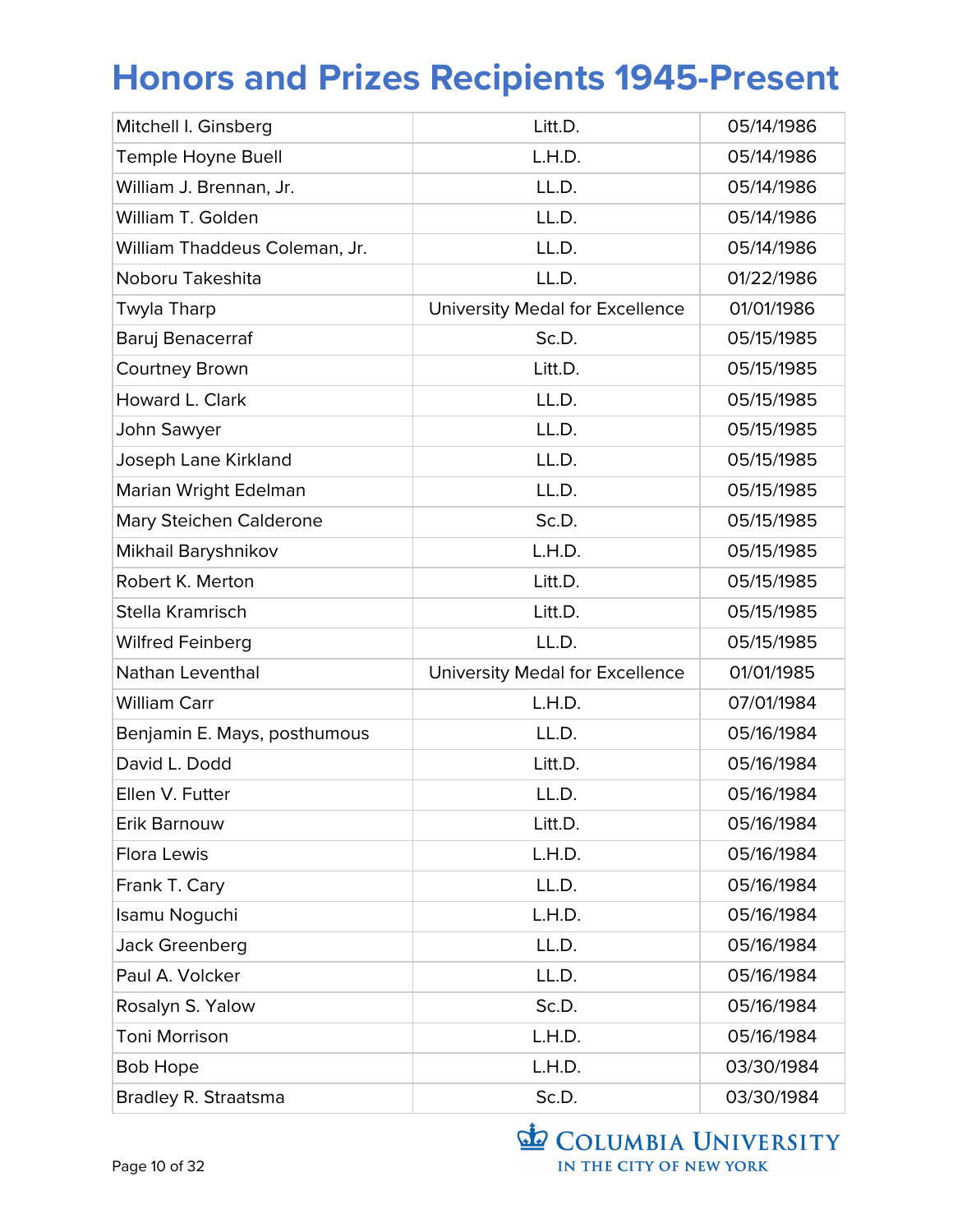| <b>Malcolm Pratt Aldrich</b>  | LL.D.                           | 03/30/1984 |
|-------------------------------|---------------------------------|------------|
| <b>Emanuel Ax</b>             | University Medal for Excellence | 01/01/1984 |
| Herbert A. Simon              | Sc.D.                           | 10/11/1983 |
| Claiborne Pell                | LL.D.                           | 05/17/1983 |
| Edward V. Zegarelli           | Sc.D.                           | 05/17/1983 |
| George B. Dantzig             | Sc.D.                           | 05/17/1983 |
| Hildegard E. Peplau           | Sc.D.                           | 05/17/1983 |
| Ira D. Wallach                | LL.D.                           | 05/17/1983 |
| <b>Isaac Asimov</b>           | Sc.D.                           | 05/17/1983 |
| Jerome L. Greene              | LL.D.                           | 05/17/1983 |
| Northrop Frye                 | Litt.D.                         | 05/17/1983 |
| Polykarp Kusch                | Sc.D.                           | 05/17/1983 |
| William L. Cary, posthumous   | LL.D.                           | 05/17/1983 |
| J. Emerson Moore              | University Medal for Excellence | 01/01/1983 |
| Yu-lan Fung                   | Litt.D.                         | 09/10/1982 |
| <b>Bishop Desmond M. Tutu</b> | S.T.D.                          | 08/03/1982 |
| Arthur B. Krim                | LL.D.                           | 05/19/1982 |
| Chein-Shiung Wu               | Sc.D.                           | 05/19/1982 |
| Eli Ginzberg                  | Litt.D.                         | 05/19/1982 |
| <b>Eudora Welty</b>           | L.H.D.                          | 05/19/1982 |
| George T. Delacorte, Jr.      | LL.D.                           | 05/19/1982 |
| <b>Marion Donhoff</b>         | LL.D.                           | 05/19/1982 |
| Roald Hoffmann                | Sc.D.                           | 05/19/1982 |
| Sir Richard W. Southern       | Litt.D.                         | 05/19/1982 |
| Alessandro Pertini            | LL.D.                           | 03/31/1982 |
| Mark E. Josephson             | University Medal for Excellence | 01/01/1982 |
| Stephen J. Gould              | University Medal for Excellence | 01/01/1982 |
| William C. Warren             | LL.D.                           | 05/31/1981 |
| <b>Beverly Sills</b>          | Mus.D.                          | 05/13/1981 |
| George Schneiweis Wise        | LL.D.                           | 05/13/1981 |
| Kurt O. Friedrichs            | Sc.D.                           | 05/13/1981 |
| Otto Luening                  | Litt.D.                         | 05/13/1981 |
| Paul Ricoeur                  | Litt.D.                         | 05/13/1981 |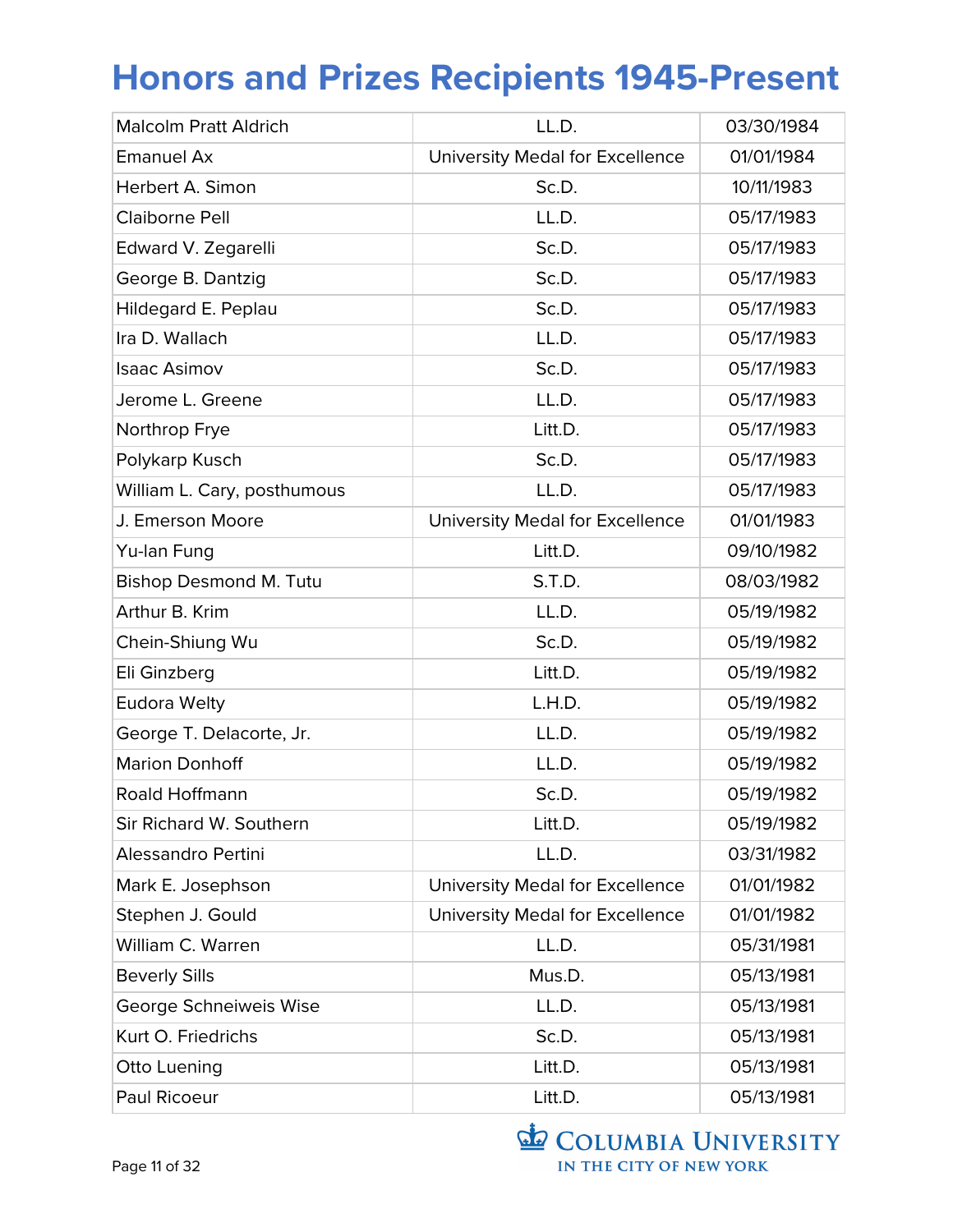| Robert D. Lilley                   | LL.D.                           | 05/13/1981 |
|------------------------------------|---------------------------------|------------|
| Samson Raphaelson                  | L.H.D.                          | 05/13/1981 |
| Samuel Ruben                       | Sc.D.                           | 05/13/1981 |
| V. S. Naipaul                      | L.H.D.                          | 05/13/1981 |
| Ntozake Shange                     | University Medal for Excellence | 01/01/1981 |
| Curt F. Buhler                     | Litt.D.                         | 05/14/1980 |
| F. Albert Cotton                   | Sc.D.                           | 05/14/1980 |
| Harry M. Rose                      | Sc.D.                           | 05/14/1980 |
| leoh Ming Pei                      | L.H.D.                          | 05/14/1980 |
| <b>James Marston Fitch</b>         | Litt.D.                         | 05/14/1980 |
| <b>Leonard Woodcock</b>            | LL.D.                           | 05/14/1980 |
| Mary Edward Chinn                  | Sc.D.                           | 05/14/1980 |
| Michael I. Sovern                  | LL.D.                           | 05/14/1980 |
| Norman E. Borlaug                  | Sc.D.                           | 05/14/1980 |
| <b>Prezell Russell Robinson</b>    | LL.D.                           | 05/14/1980 |
| William E. Petersen                | LL.D.                           | 05/14/1980 |
| George A. Miller                   | Sc.D.                           | 04/17/1980 |
| Jacques Derrida                    | Litt.D.                         | 04/17/1980 |
| L. L. Cavalli-Sforza               | Sc.D.                           | 04/17/1980 |
| William O. Douglas                 | LL.D.                           | 12/06/1979 |
| <b>Cicely Mary Strode Saunders</b> | LL.D.                           | 05/16/1979 |
| <b>Edgar Bright Wilson</b>         | Sc.D.                           | 05/16/1979 |
| Franklin A. Thomas                 | LL.D.                           | 05/16/1979 |
| <b>Irving Shapiro</b>              | LL.D.                           | 05/16/1979 |
| Leontyne Price                     | Mus.D.                          | 05/16/1979 |
| Louise A. Holland                  | Litt.D.                         | 05/16/1979 |
| <b>Melvin Calvin</b>               | Sc.D.                           | 05/16/1979 |
| Mirra Komarovsky                   | Litt.D.                         | 05/16/1979 |
| Paul Henry Lang                    | Litt.D.                         | 05/16/1979 |
| Aaron Klug                         | Sc.D.                           | 10/05/1978 |
| Donald Kennedy                     | Sc.D.                           | 10/05/1978 |
| Neils Kaj Jerne                    | Sc.D.                           | 10/05/1978 |
| <b>Walter Gilbert</b>              | Sc.D.                           | 10/05/1978 |

COLUMBIA UNIVERSITY IN THE CITY OF NEW YORK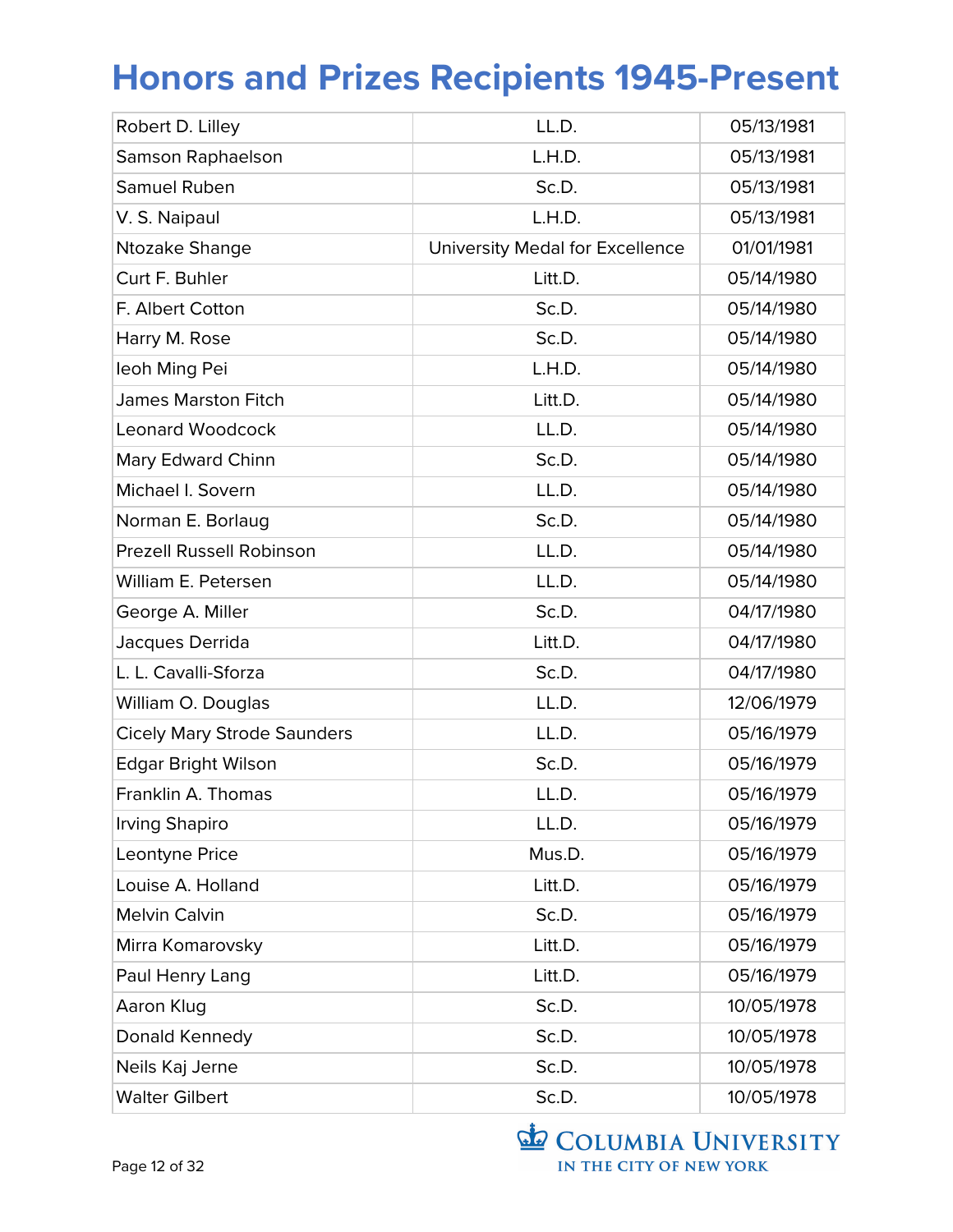| <b>Armand Hammer</b>                                   | LL.D.                           | 09/20/1978 |
|--------------------------------------------------------|---------------------------------|------------|
| Charles D. Brietil                                     | LL.D.                           | 08/06/1978 |
| <b>Herbert Wechsler</b>                                | LL.D.                           | 08/06/1978 |
| Lewis F. Powell                                        | LL.D.                           | 08/06/1978 |
| Soia Mentschikoff                                      | LL.D.                           | 08/06/1978 |
| William T. Gossett                                     | LL.D.                           | 08/06/1978 |
| Anna Freud                                             | Sc.D.                           | 05/17/1978 |
| <b>Clifton Wharton</b>                                 | LL.D.                           | 05/17/1978 |
| Henry Beetle Hough                                     | L.H.D.                          | 05/17/1978 |
| John D. DeButts                                        | LL.D.                           | 05/17/1978 |
| Lewis Thomas                                           | Sc.D.                           | 05/17/1978 |
| Mario G. Salvadori                                     | Sc.D.                           | 05/17/1978 |
| Sir Geoffrey Wilkinson                                 | Sc.D.                           | 05/17/1978 |
| Sir Victor S. Pritchett                                | Litt.D.                         | 05/17/1978 |
| <b>Virgil Thompson</b>                                 | Mus.D.                          | 05/17/1978 |
| <b>William York Tindall</b>                            | Litt.D.                         | 05/17/1978 |
| Vilma S. Martinez                                      | University Medal for Excellence | 01/01/1978 |
| <b>Arne Sigvard Eklund</b>                             | Sc.D.                           | 11/04/1977 |
| Francis H. J. S. Perrin                                | Sc.D.                           | 11/04/1977 |
| Hendrik B. G. Casimir                                  | Sc.D.                           | 11/04/1977 |
| Solly Zuckerman (Baron Zuckerman<br>of Burnham Thorpe) | Sc.D.                           | 11/04/1977 |
|                                                        |                                 |            |
| Benjamin J. Buttenwieser                               | LL.D.                           | 05/18/1977 |
| Helen Suzman                                           | LL.D.                           | 05/18/1977 |
| <b>Isaac Stern</b>                                     | Mus.D.                          | 05/18/1977 |
| <b>Julius Held</b>                                     | Litt.D.                         | 05/18/1977 |
| Laurence Sickman                                       | L.H.D.                          | 05/18/1977 |
| Louise Nevelson                                        | L.H.D.                          | 05/18/1977 |
| Murrary Gell-Mann                                      | Sc.D.                           | 05/18/1977 |
| Owen Chadwick                                          | Litt.D.                         | 05/18/1977 |
| Percy T. Phillips                                      | Sc.D.                           | 05/18/1977 |
| Robben W. Fleming                                      | LL.D.                           | 05/18/1977 |

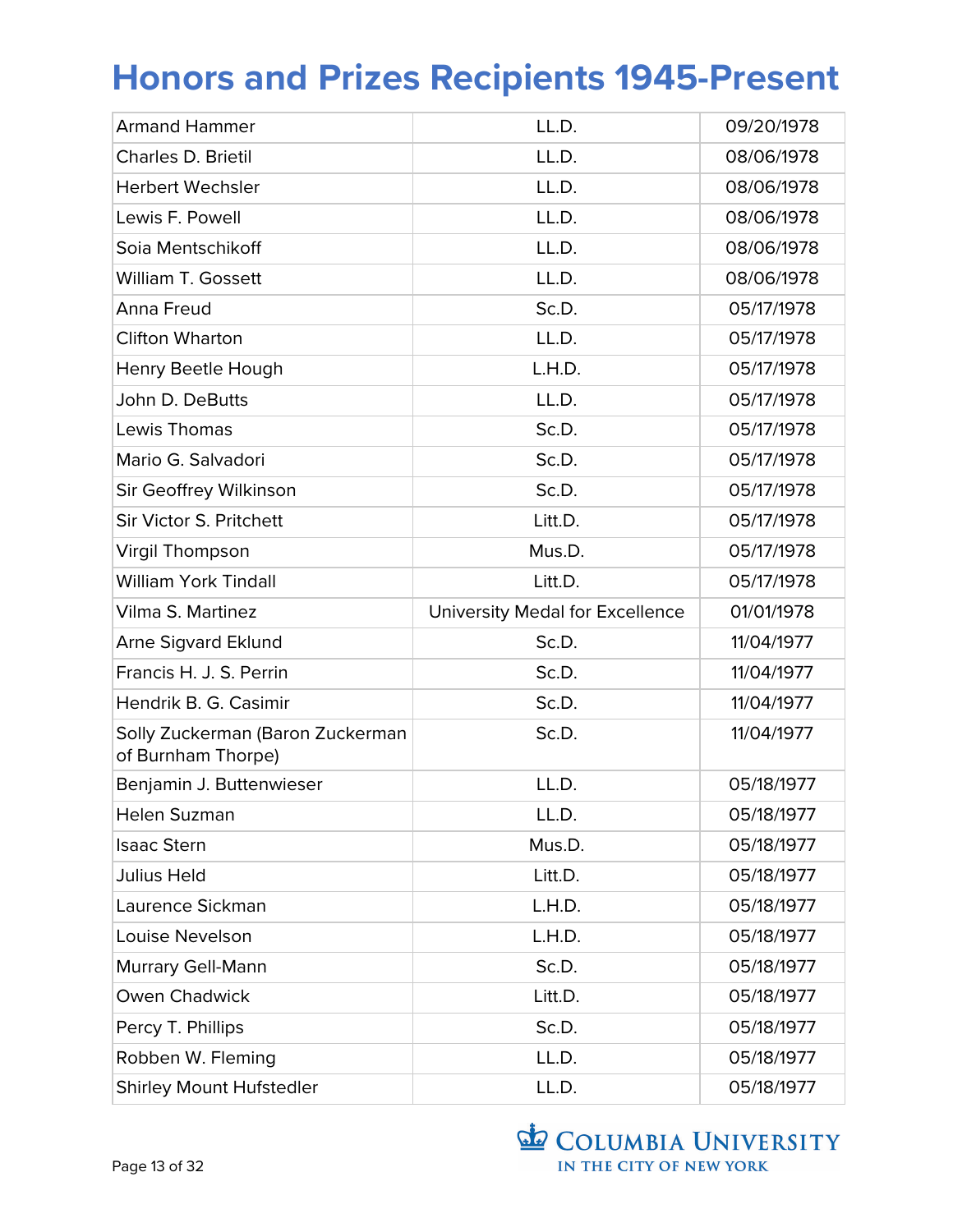| <b>Wolfgang Panofsky</b>    | Sc.D.                           | 05/18/1977 |
|-----------------------------|---------------------------------|------------|
| Peter B. Kenen              | University Medal for Excellence | 01/01/1977 |
| Benno C. Schmidt            | LL.D.                           | 11/18/1976 |
| Jacob Furth                 | Sc.D.                           | 11/18/1976 |
| Jacob K. Javits             | LL.D.                           | 11/18/1976 |
| Maclyn McCarty              | Sc.D.                           | 11/18/1976 |
| Mary Woodward Lasker        | LL.D.                           | 11/18/1976 |
| Charles A. Ragan, Jr.       | Sc.D.                           | 10/06/1976 |
| Harold H. Helm              | LL.D.                           | 10/06/1976 |
| C. H. Elwyn-Jones           | LL.D.                           | 08/04/1976 |
| Lord Denning                | LL.D.                           | 08/04/1976 |
| Lord O. B. E. Widgery, T.D. | LL.D.                           | 08/04/1976 |
| Warren E. Burger            | LL.D.                           | 08/04/1976 |
| Edward H. Levi              | LL.D.                           | 05/12/1976 |
| Erwin Chargaff              | Sc.D.                           | 05/12/1976 |
| Gregor Piatigorsky          | Mus.D.                          | 05/12/1976 |
| <b>Hugh Carey</b>           | LL.D.                           | 05/12/1976 |
| J. A. Mattfeld              | L.H.D.                          | 05/12/1976 |
| Lillian Hellman             | Litt.D.                         | 05/12/1976 |
| <b>Richard B. Morris</b>    | Litt.D.                         | 05/12/1976 |
| Roman Jakobson              | Litt.D.                         | 05/12/1976 |
| <b>Walter Gellhorn</b>      | LL.D.                           | 05/12/1976 |
| Chaoying Fang               | Litt.D.                         | 02/26/1976 |
| Lienche Tu Fang             | Litt.D.                         | 02/26/1976 |
| <b>Edgar Haber</b>          | University Medal for Excellence | 01/01/1976 |
| Franklin A. Thomas          | University Medal for Excellence | 01/01/1976 |
| Takeo Miki                  | LL.D.                           | 08/08/1975 |
| Carl Djerassi               | Sc.D.                           | 05/14/1975 |
| Dennis Gabor                | Sc.D.                           | 05/14/1975 |
| Kobo Abe                    | L.H.D.                          | 05/14/1975 |
| Lawrence A. Cremin          | Litt.D.                         | 05/14/1975 |
| Meyer Schapiro              | Litt.D.                         | 05/14/1975 |
| <b>Millard Meiss</b>        | Litt.D.                         | 05/14/1975 |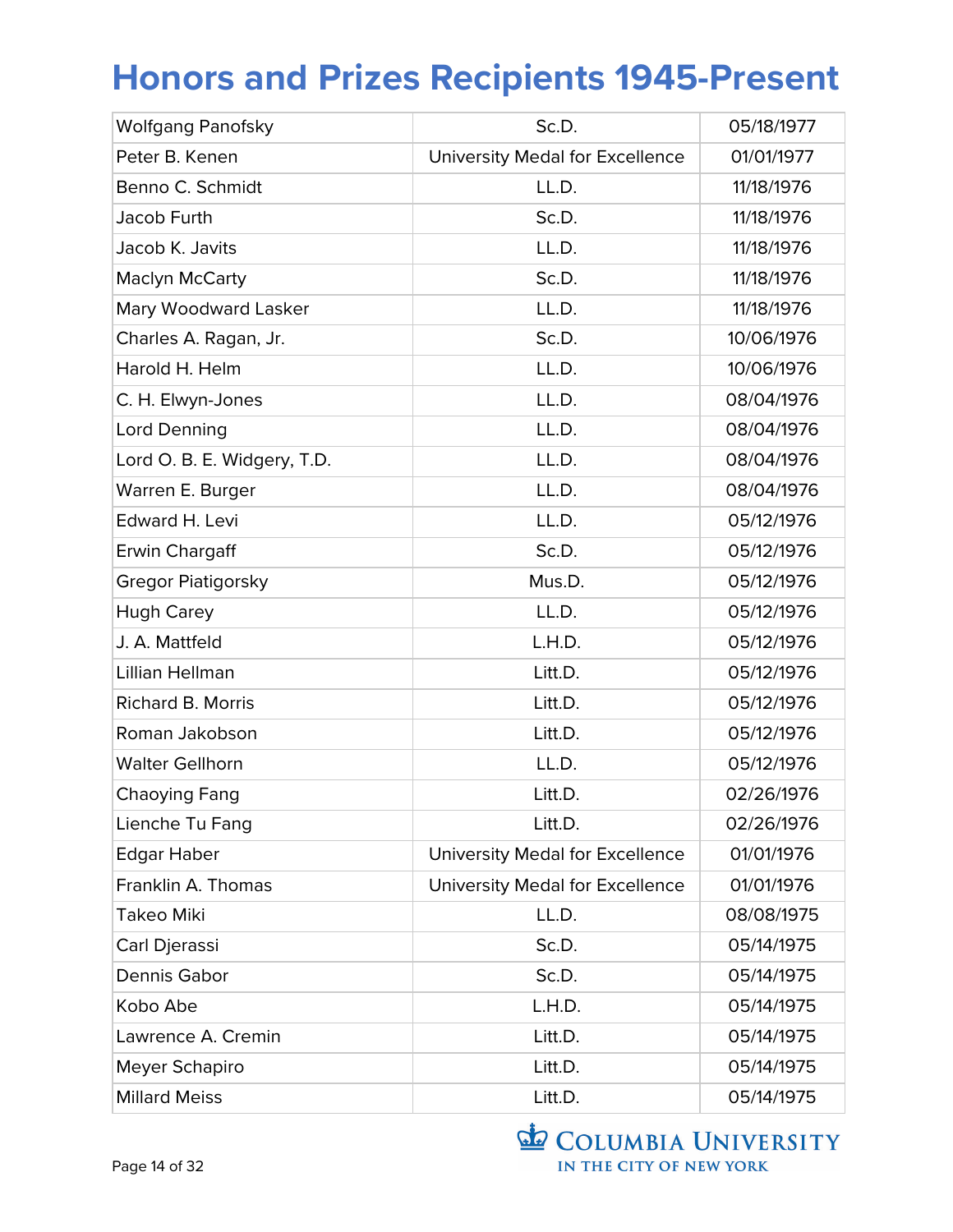| Samuel I. Rosenman         | LL.D.                           | 05/14/1975 |
|----------------------------|---------------------------------|------------|
| William S. Paley           | LL.D.                           | 05/14/1975 |
| Philip A. Lacovara         | University Medal for Excellence | 01/01/1975 |
| Lawerence A. Wein          | LL.D.                           | 05/16/1974 |
| Arnaldo Momigliano         | L.H.D.                          | 05/15/1974 |
| <b>Frederick Burkhardt</b> | LL.D.                           | 05/15/1974 |
| Henry S. Moore             | L.H.D.                          | 05/15/1974 |
| Katharine Graham           | LL.D.                           | 05/15/1974 |
| Louis I. Kahn, posthumous  | L.H.D.                          | 05/15/1974 |
| <b>Malcolm Wilson</b>      | LL.D.                           | 05/15/1974 |
| Martin Schwartzschild      | Sc.D.                           | 05/15/1974 |
| Paul O. Kristeller         | L.H.D.                          | 05/15/1974 |
| Seymour Benzer             | Sc.D.                           | 05/15/1974 |
| <b>Jacob Neusner</b>       | University Medal for Excellence | 01/01/1974 |
| <b>Arthur Rubinstein</b>   | Mus.D.                          | 05/16/1973 |
| E. K. Ellington (Duke)     | Mus.D.                          | 05/16/1973 |
| Elisabeth L. Moore         | LL.D.                           | 05/16/1973 |
| <b>Frank Stanton</b>       | LL.D.                           | 05/16/1973 |
| George Balanchine          | L.H.D.                          | 05/16/1973 |
| Henry J. Friendly          | LL.D.                           | 05/16/1973 |
| Marion E. Kenworthy        | Sc.D.                           | 05/16/1973 |
| Paul A. Smith              | Sc.D.                           | 05/16/1973 |
| <b>Bruce Catton</b>        | Litt.D.                         | 05/15/1973 |
| Michael Heidelberger       | Sc.D.                           | 05/15/1973 |
| Kenneth J. Arrow           | Sc.D.                           | 03/20/1973 |
| Leon N. Cooper             | Sc.D.                           | 03/20/1973 |
| <b>William Stein</b>       | Sc.D.                           | 03/20/1973 |
| Marina von Neumann Whitman | University Medal for Excellence | 01/01/1973 |
| A. Phillip Randoph         | LL.D.                           | 06/06/1972 |
| <b>Alfred Hitchcock</b>    | L.H.D.                          | 06/06/1972 |
| Dale R. Corson             | LL.D.                           | 06/06/1972 |
| Edith A. Lehman            | LL.D.                           | 06/06/1972 |
| Harrison R. Steeves        | L.H.D.                          | 06/06/1972 |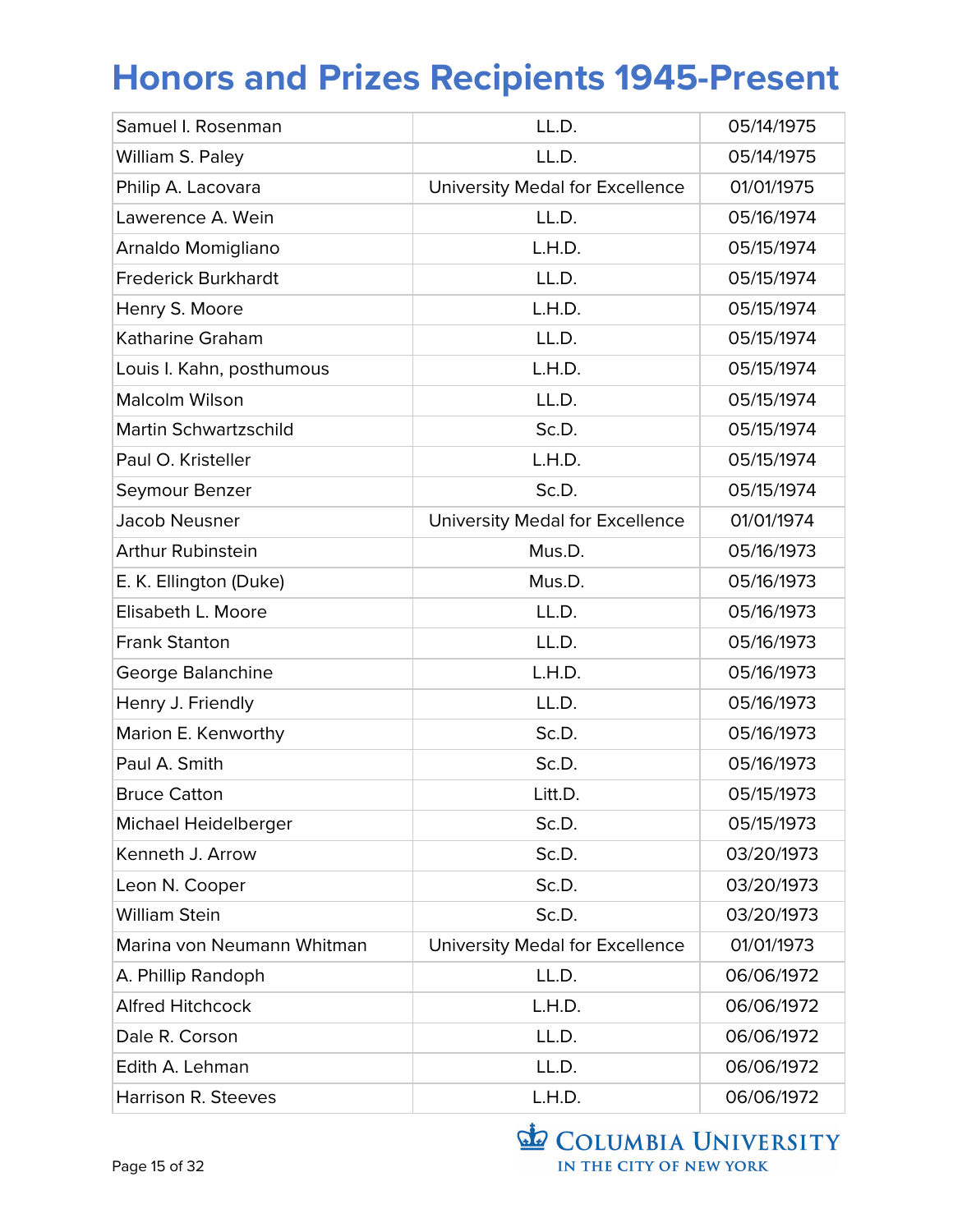| <b>Helen Hall</b>                  | LL.D.                           | 06/06/1972 |
|------------------------------------|---------------------------------|------------|
| J. Edward Lumbard, Jr.             | LL.D.                           | 06/06/1972 |
| Jack Tworkov                       | L.H.D.                          | 06/06/1972 |
| Jerome H. Holland                  | LL.D.                           | 06/06/1972 |
| Louis M. Hacker                    | L.H.D.                          | 06/06/1972 |
| Walter B. Wriston                  | LL.D.                           | 06/06/1972 |
| Eugene T. Rossides                 | University Medal for Excellence | 01/01/1972 |
| <b>Edvard Isak Hambro</b>          | LL.D.                           | 10/22/1971 |
| Frank Altschul                     | L.H.D.                          | 10/22/1971 |
| <b>Harold Dwight Lasswell</b>      | LL.D.                           | 10/22/1971 |
| Joseph Rudulph Grimes              | LL.D.                           | 10/22/1971 |
| <b>Leland Matthew Goodrich</b>     | LL.D.                           | 10/22/1971 |
| Philip C. Jessup                   | LL.D.                           | 10/22/1971 |
| Aaron Copland                      | L.H.D.                          | 06/01/1971 |
| <b>Brooke Astor</b>                | LL.D.                           | 06/01/1971 |
| <b>Claude Levi-Strauss</b>         | L.H.D.                          | 06/01/1971 |
| <b>Ernest Nagel</b>                | Litt.D.                         | 06/01/1971 |
| <b>Gabriel Garcia-Marquez</b>      | Litt.D.                         | 06/01/1971 |
| Georgia O'Keefe                    | L.H.D.                          | 06/01/1971 |
| H. Houston Merritt                 | Sc.D.                           | 06/01/1971 |
| J. George Harrar                   | LL.D.                           | 06/01/1971 |
| John George Kemeny                 | LL.D.                           | 06/01/1971 |
| <b>Matthew Meselson</b>            | Sc.D.                           | 06/01/1971 |
| Mina Splegel Rees                  | LL.D.                           | 06/01/1971 |
| <b>Paul Charles Zamecnick</b>      | Sc.D.                           | 06/01/1971 |
| <b>Russell Errol Train</b>         | LL.D.                           | 06/01/1971 |
| Simeon Olasebikan Adebo            | LL.D.                           | 06/01/1971 |
| Whitney Moore Young, posthumous    | LL.D.                           | 06/01/1971 |
| Jorge Luis Borges                  | Litt.D.                         | 04/06/1971 |
| Julius L. Chambers                 | University Medal for Excellence | 01/01/1971 |
| <b>Arthur Frank Burns</b>          | LL.D.                           | 06/02/1970 |
| <b>Arthur Levitt</b>               | LL.D.                           | 06/02/1970 |
| <b>Derek Harold Richard Barton</b> | Sc.D.                           | 06/02/1970 |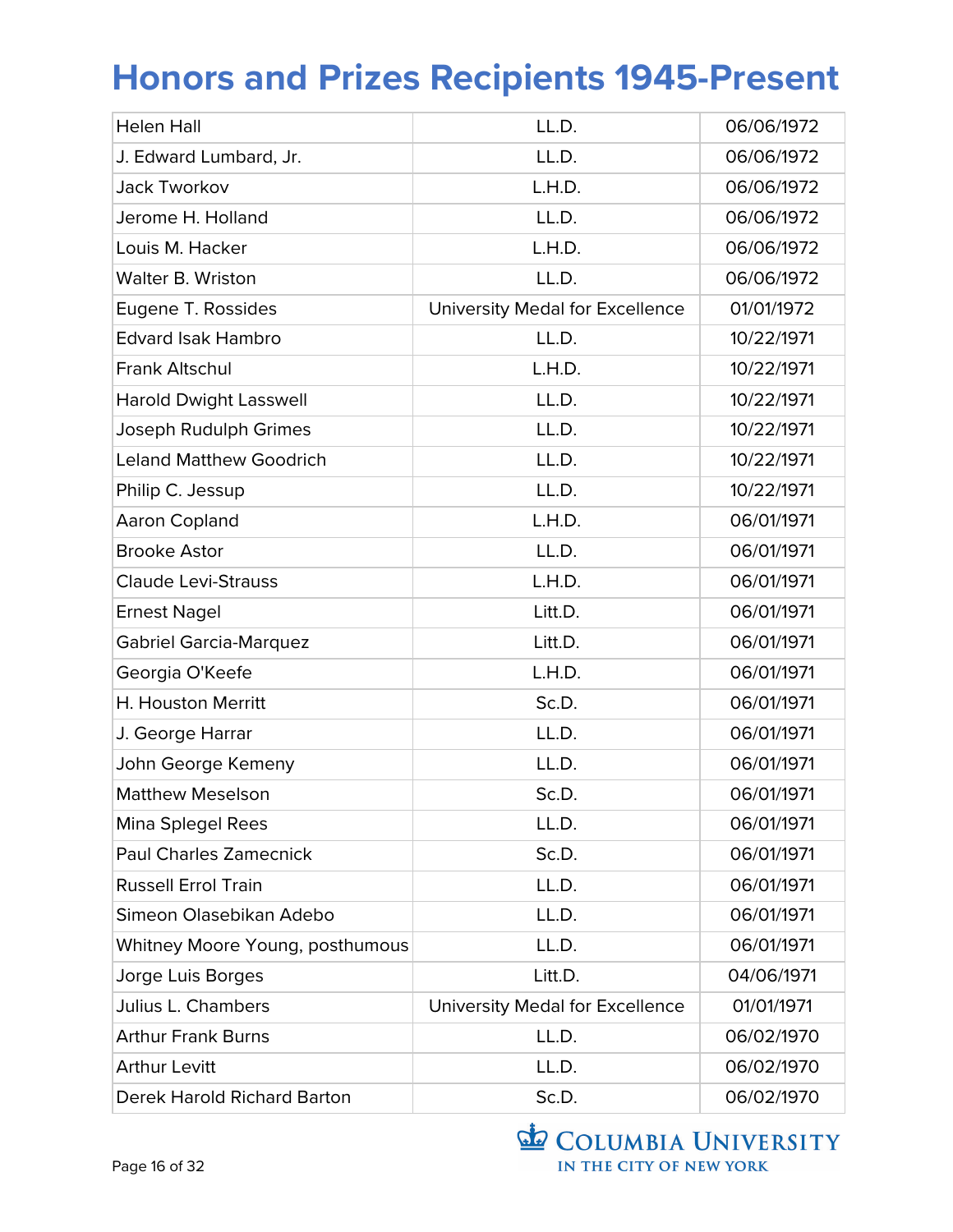| Harry Austryn Wolfson            | L.H.D.                          | 06/02/1970 |
|----------------------------------|---------------------------------|------------|
| Jean Piaget                      | Sc.D.                           | 06/02/1970 |
| John Hope Franklin               | LL.D.                           | 06/02/1970 |
| Kenneth B. Clark                 | LL.D.                           | 06/02/1970 |
| Louis Melville Loeb              | LL.D.                           | 06/02/1970 |
| Paul F. Lazarsfeld               | LL.D.                           | 06/02/1970 |
| Rudolph H. Wittower              | L.H.D.                          | 06/02/1970 |
| William J. McGill                | L.H.D.                          | 06/02/1970 |
| Pablo Casals                     | L.H.D.                          | 04/13/1970 |
| Daniel S. Greenberg              | University Medal for Excellence | 01/01/1970 |
| Andrew W. Cordier                | L.H.D.                          | 12/19/1969 |
| Peter Leonidovich Kapitza        | Sc.D.                           | 10/20/1969 |
| <b>Henry Steele Commager</b>     | LL.D.                           | 06/05/1969 |
| Alfred Hamilton Barr, Jr.        | L.H.D.                          | 06/03/1969 |
| C. Vann Woodward                 | Sc.D.                           | 06/03/1969 |
| Detlev W. Bronk                  | Sc.D.                           | 06/03/1969 |
| <b>Eveline Mable Burns</b>       | L.H.D.                          | 06/03/1969 |
| <b>Gordon Norton Ray</b>         | LL.D.                           | 06/03/1969 |
| Herman B. Wells                  | LL.D.                           | 06/03/1969 |
| John Usher Monro                 | L.H.D.                          | 06/03/1969 |
| M. Moran Weston                  | S.T.D.                          | 06/03/1969 |
| <b>Robert Burns Woodward</b>     | Sc.D.                           | 06/03/1969 |
| Robert Traill Spence Lowell, Jr. | Litt.D.                         | 06/03/1969 |
| <b>Roy Wilkins</b>               | LL.D.                           | 06/03/1969 |
| <b>U</b> Thant                   | LL.D.                           | 06/03/1969 |
| Norton D. Zinder                 | University Medal for Excellence | 01/01/1969 |
| <b>Charles Eustis Bohlen</b>     | LL.D.                           | 06/04/1968 |
| David Dubinsky                   | LL.D.                           | 06/04/1968 |
| <b>Dudley Fitts</b>              | Litt.D.                         | 06/04/1968 |
| <b>Edgar Williams Couper</b>     | LL.D.                           | 06/04/1968 |
| Isidor Issac Rabi                | Sc.D.                           | 06/04/1968 |
| Jacques Lipchitz                 | L.H.D.                          | 06/04/1968 |
| John Hermann Randall, Jr.        | L.H.D.                          | 06/04/1968 |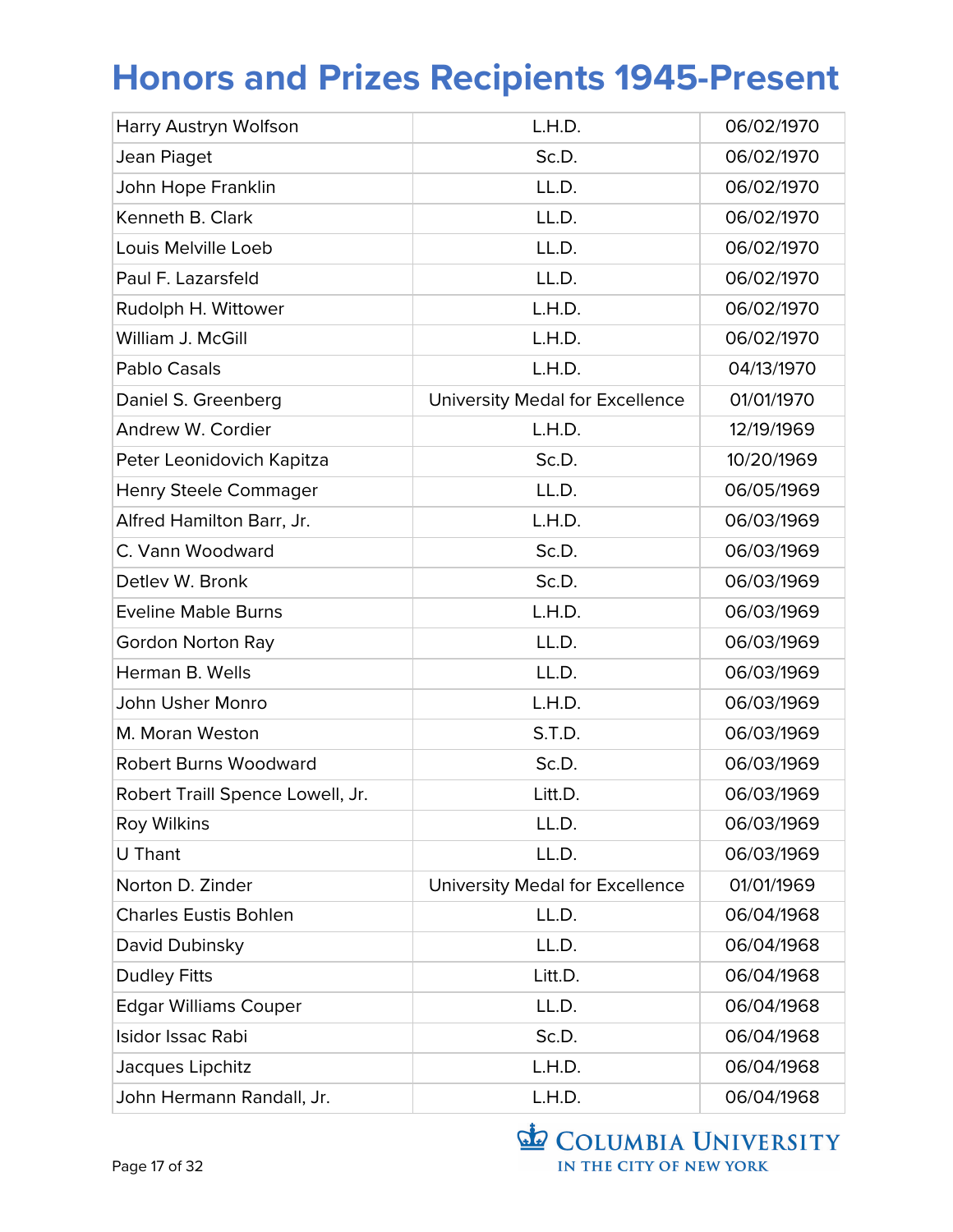| Joseph Irwin Miller                | LL.D.                           | 06/04/1968 |
|------------------------------------|---------------------------------|------------|
| Martha Elizabeth Peterson          | LL.D.                           | 06/04/1968 |
| Maurice T. Moore                   | LL.D.                           | 06/04/1968 |
| <b>Rene Wellek</b>                 | Litt.D.                         | 06/04/1968 |
| Sir Isaiah Berlin                  | LL.D.                           | 06/04/1968 |
| <b>Harold MacMillan</b>            | LL.D.                           | 01/11/1968 |
| Arthur M. Okun                     | University Medal for Excellence | 01/01/1968 |
| Eisaku Sato                        | LL.D.                           | 11/17/1967 |
| <b>Albert Baird Hastings</b>       | Sc.D.                           | 10/20/1967 |
| James Augustine Shannon            | Sc.D.                           | 10/20/1967 |
| Joshua Lederberg                   | Sc.D.                           | 10/20/1967 |
| <b>Konrad Block</b>                | Sc.D.                           | 10/20/1967 |
| <b>Willard Cole Rappleye</b>       | Sc.D.                           | 10/20/1967 |
| <b>William Black</b>               | L.H.D.                          | 10/20/1967 |
| Barbara Wertheim Tuchman           | Litt.D.                         | 06/06/1967 |
| <b>Clifford Philip Case</b>        | LL.D.                           | 06/06/1967 |
| <b>Edwin Herbert Land</b>          | Sc.D.                           | 06/06/1967 |
| Erich Leinsdorf                    | L.H.D.                          | 06/06/1967 |
| Felipe Herrera Lane                | LL.D.                           | 06/06/1967 |
| George B. Kistiakowsky             | Sc.D.                           | 06/06/1967 |
| <b>Geroid Tanquary Robinson</b>    | LL.D.                           | 06/06/1967 |
| John William King                  | LL.D.                           | 06/06/1967 |
| Lincoln Gordon                     | LL.D.                           | 06/06/1967 |
| Nelson Aldrich Rockefeller         | LL.D.                           | 06/06/1967 |
| Shmuel Yosef Agnon                 | Litt.D.                         | 06/06/1967 |
| Sir (Cecil) Maurice Bowra          | Litt.D.                         | 06/06/1967 |
| <b>Max Frankel</b>                 | University Medal for Excellence | 01/01/1967 |
| Gaston Eyskens                     | LL.D.                           | 09/22/1966 |
| Philip Sporn                       | LL.D.                           | 09/22/1966 |
| Sir Jehangir Jivaji Ghandy         | LL.D.                           | 09/22/1966 |
| David Sarnoff                      | Sc.D.                           | 06/01/1966 |
| <b>Dickinson Woodruff Richards</b> | Sc.D.                           | 06/01/1966 |
| George David Woods                 | LL.D.                           | 06/01/1966 |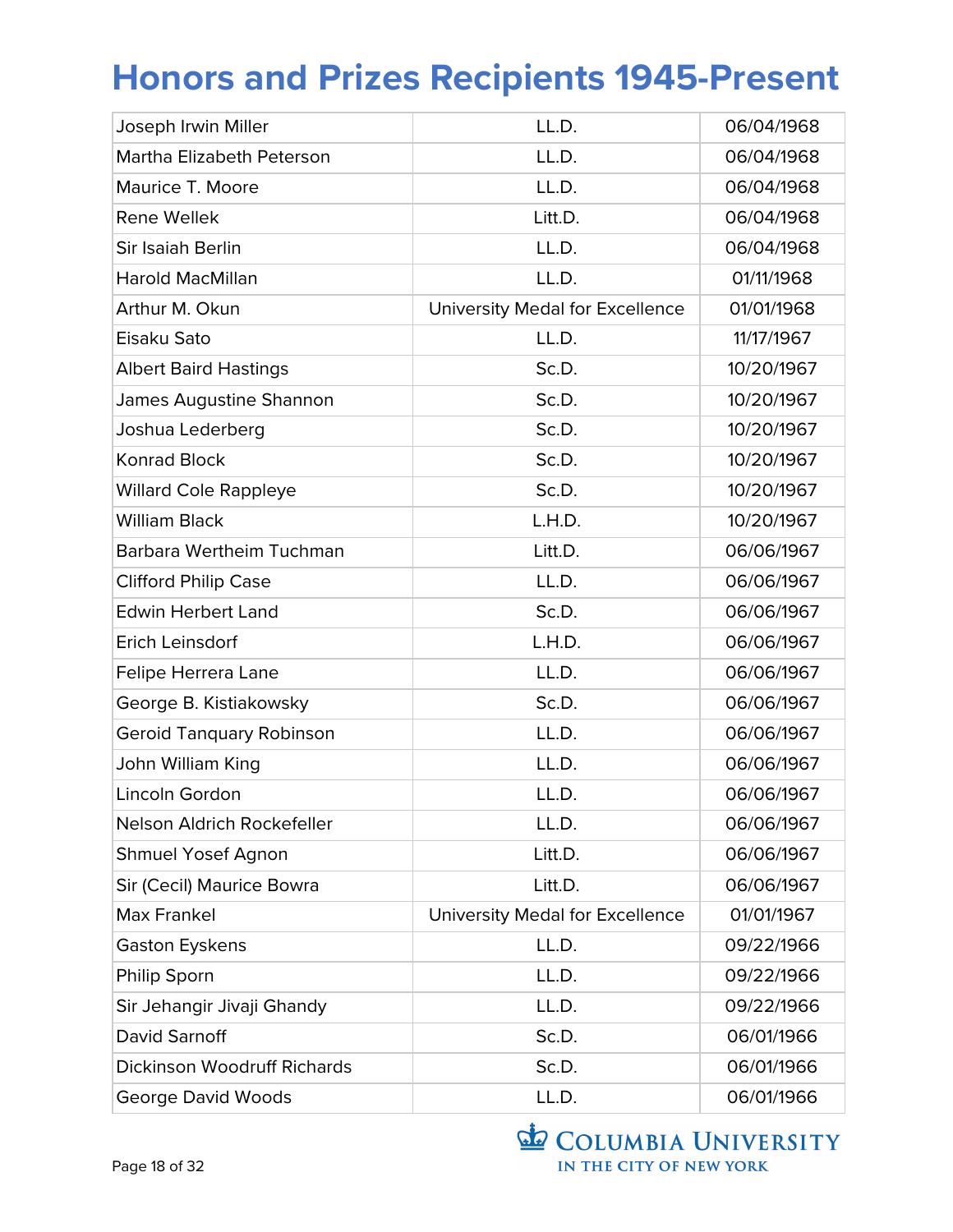| <b>James Alfred Perkins</b>        | LL.D.                           | 06/01/1966 |
|------------------------------------|---------------------------------|------------|
| John Courtney Murray, S.J.         | S.T.D.                          | 06/01/1966 |
| Julian Seymour Schwinger           | Sc.D.                           | 06/01/1966 |
| Julius Goebel, Jr.                 | LL.D.                           | 06/01/1966 |
| Raymond Claude Aron                | Litt.D.                         | 06/01/1966 |
| <b>Robert Clifton Weaver</b>       | LL.D.                           | 06/01/1966 |
| Sir George K.C.B., Q.C. Coldstream | LL.D.                           | 06/01/1966 |
| Thomas J. Watson, Jr.              | LL.D.                           | 06/01/1966 |
| <b>Edward Anders</b>               | University Medal for Excellence | 01/01/1966 |
| Alva Reimer Myrdal                 | L.H.D.                          | 06/01/1965 |
| <b>Andre Frederic Cournand</b>     | Sc.D.                           | 06/01/1965 |
| <b>Claude Thomas Bissell</b>       | LL.D.                           | 06/01/1965 |
| Erwin Panofsky                     | Litt.D.                         | 06/01/1965 |
| George Alexander Heard             | LL.D.                           | 06/01/1965 |
| John Hay Whitney                   | LL.D.                           | 06/01/1965 |
| Kenneth Onwuka Dike                | LL.D.                           | 06/01/1965 |
| <b>Leland John Haworth</b>         | Sc.D.                           | 06/01/1965 |
| Ludwig Erhard                      | LL.D.                           | 06/01/1965 |
| Sir Patrick Henry Dean             | LL.D.                           | 06/01/1965 |
| Walter D. Fletcher                 | LL.D.                           | 06/01/1965 |
| William MacChesney Martin, Jr.     | LL.D.                           | 06/01/1965 |
| Alan H. Cottrell                   | Sc.D.                           | 05/06/1965 |
| Ferdinand W. F. Friedensburg, III  | Sc.D.                           | 05/06/1965 |
| John Robinson Pierce               | Sc.D.                           | 05/06/1965 |
| Louis A. M. Simpson                | University Medal for Excellence | 01/01/1965 |
| <b>Alvar Aalto</b>                 | L.H.D.                          | 11/30/1964 |
| Jaiyeola Aduke Moore               | LL.D.                           | 11/21/1964 |
| <b>Margaret Mead</b>               | LL.D.                           | 11/21/1964 |
| Susanne Knauth Langer              | LL.D.                           | 11/21/1964 |
| Adolf Augustus Berle, Jr.          | LL.D.                           | 06/02/1964 |
| Augustus Long                      | LL.D.                           | 06/02/1964 |
| Inge Lehmann                       | Sc.D.                           | 06/02/1964 |
| James Edward Allen, Jr.            | L.H.D.                          | 06/02/1964 |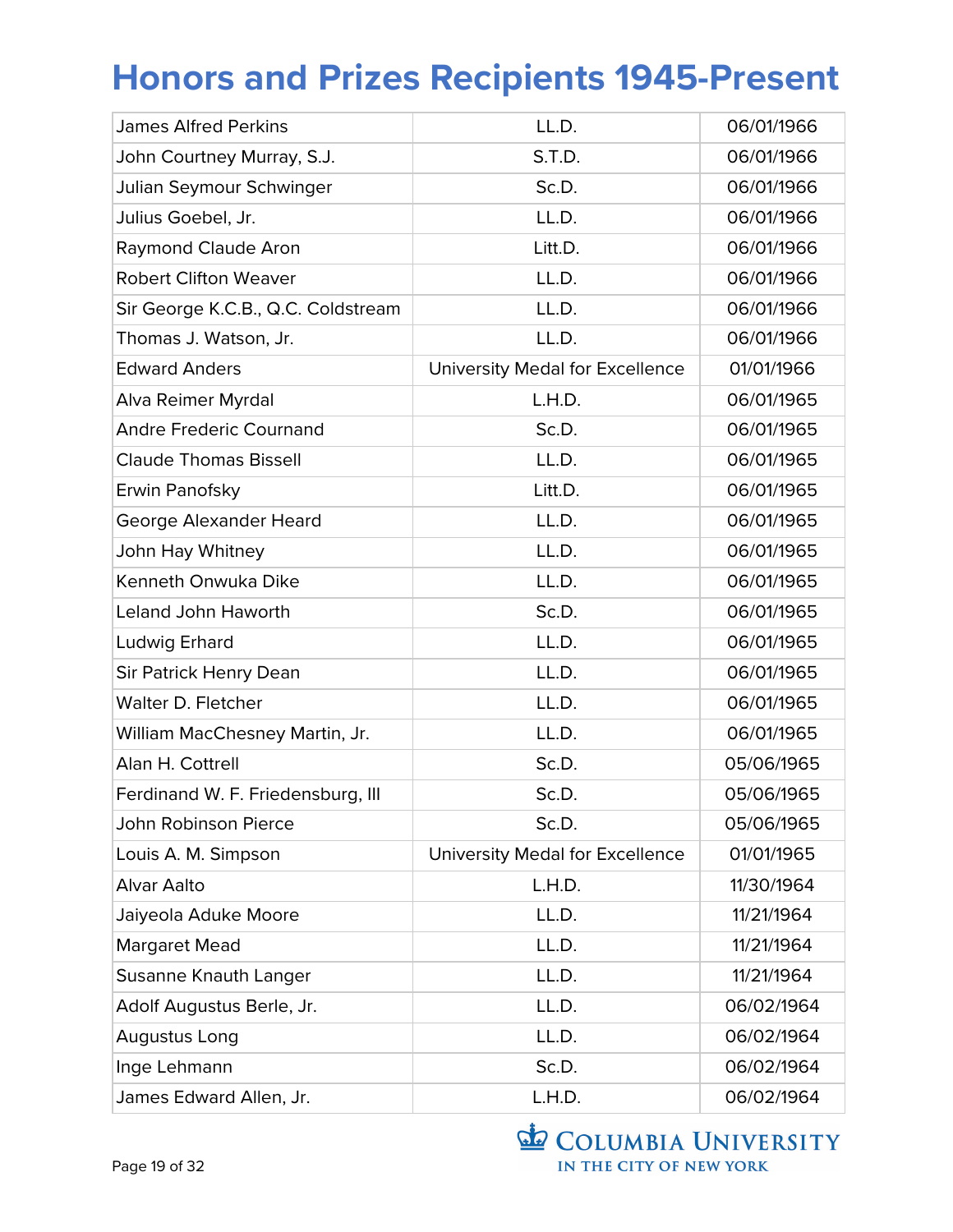| <b>John Coleman Bennett</b>    | S.T.D.                          | 06/02/1964 |
|--------------------------------|---------------------------------|------------|
| John H. Fischer                | L.H.D.                          | 06/02/1964 |
| Kingman Brewster, Jr.          | LL.D.                           | 06/02/1964 |
| Salo Wittmayer Baron           | Litt.D.                         | 06/02/1964 |
| Sir Eric Ashby                 | LL.D.                           | 06/02/1964 |
| Theodosius Dobzhansky          | Sc.D.                           | 06/02/1964 |
| Queen Frederika of Greece      | LL.D.                           | 01/22/1964 |
| Daniel G. Hoffman              | University Medal for Excellence | 01/01/1964 |
| <b>Charles Hard Townes</b>     | Sc.D.                           | 06/04/1963 |
| Dean Rusk                      | LL.D.                           | 06/04/1963 |
| <b>Douglas Stuart Moore</b>    | L.H.D.                          | 06/04/1963 |
| <b>Edward LaRocque Tinker</b>  | Litt.D.                         | 06/04/1963 |
| <b>Hamilton Fish Armstrong</b> | LL.D.                           | 06/04/1963 |
| John Allen Krout               | LL.D.                           | 06/04/1963 |
| John William Gardner           | LL.D.                           | 06/04/1963 |
| Luis Munoz Marin               | LL.D.                           | 06/04/1963 |
| Marjorie Hope Nicolson         | Litt.D.                         | 06/04/1963 |
| Muhammad Zafrulla Khan         | LL.D.                           | 06/04/1963 |
| <b>Walter Hallstein</b>        | LL.D.                           | 06/04/1963 |
| <b>Ralph Emerson McGill</b>    | L.H.D.                          | 05/15/1963 |
| <b>Herbert Brucker</b>         | L.H.D.                          | 04/15/1963 |
| James Reston                   | L.H.D.                          | 04/15/1963 |
| <b>Harold Brown</b>            | University Medal for Excellence | 01/01/1963 |
| <b>Arthur Michael Ramsey</b>   | S.T.D.                          | 10/16/1962 |
| Ryusaku Tsunoda                | Litt.D.                         | 10/06/1962 |
| <b>Frederick Kappel</b>        | LL.D.                           | 06/05/1962 |
| <b>Gerard Piel</b>             | L.H.D.                          | 06/05/1962 |
| Henry F. Guggenheim            | LL.D.                           | 06/05/1962 |
| J. E. Wallace Sterling         | LL.D.                           | 06/05/1962 |
| James S. Coles                 | LL.D.                           | 06/05/1962 |
| Jean C. H. H. Roche            | Sc.D.                           | 06/05/1962 |
| Llewellyn Thompson             | LL.D.                           | 06/05/1962 |
| Louis Plack Hammett            | Sc.D.                           | 06/05/1962 |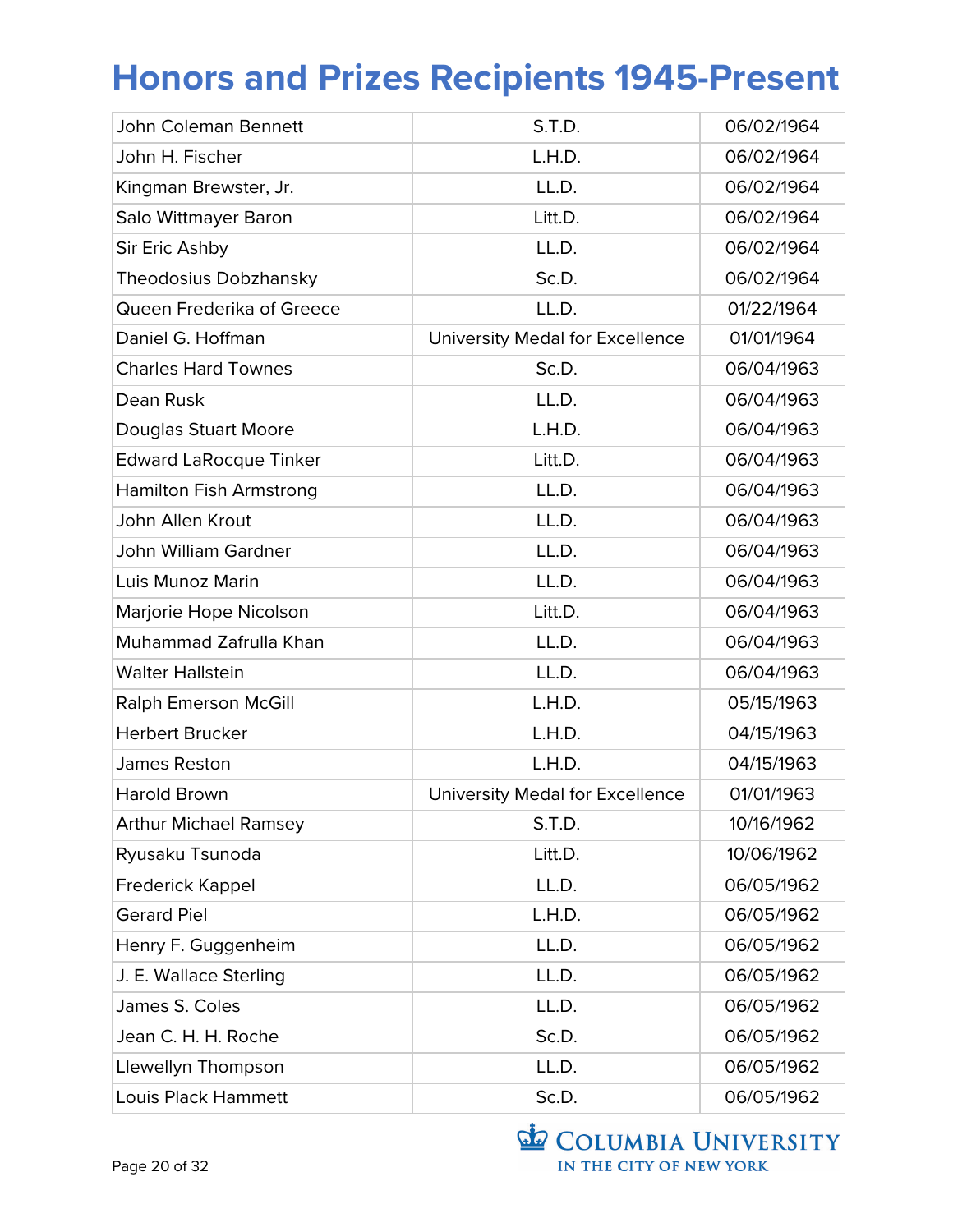| <b>Luther Carrington Goodrich</b> | Litt.D.                         | 06/05/1962 |
|-----------------------------------|---------------------------------|------------|
| <b>Robert McNamara</b>            | LL.D.                           | 06/05/1962 |
| <b>Rosemary Park</b>              | LL.D.                           | 06/05/1962 |
| <b>Robert Jastrow</b>             | University Medal for Excellence | 01/01/1962 |
| Hayato Ikeda                      | LL.D.                           | 06/23/1961 |
| <b>Frederick Cecil Mills</b>      | LL.D.                           | 06/06/1961 |
| Galo Lasso Plaza                  | LL.D.                           | 06/06/1961 |
| Mary Shotwell Ingraham            | L.H.D.                          | 06/06/1961 |
| <b>Robert Frederick Loeb</b>      | Sc.D.                           | 06/06/1961 |
| T. Keith Glennan                  | Sc.D.                           | 06/06/1961 |
| Theodore Martin Hesburgh, C.S.C.  | LL.D.                           | 06/06/1961 |
| Thomas Sovereign Gates, Jr.       | LL.D.                           | 06/06/1961 |
| <b>Charles Edouard Jeanneret</b>  | L.H.D.                          | 05/28/1961 |
| <b>Walter Gropius</b>             | L.H.D.                          | 03/21/1961 |
| David Patrick Maxwell Fyfe        | LL.D.                           | 09/08/1960 |
| <b>Elliott Evans Cheatham</b>     | LL.D.                           | 09/08/1960 |
| <b>Francis Raymond Evershed</b>   | LL.D.                           | 09/08/1960 |
| <b>Whitney North Seymour</b>      | LL.D.                           | 09/08/1960 |
| A. J. McConnell                   | Sc.D.                           | 06/01/1960 |
| <b>Allan Nevins</b>               | Litt.D.                         | 06/01/1960 |
| <b>Frank Pace</b>                 | LL.D.                           | 06/01/1960 |
| <b>Henry Cabot Lodge</b>          | LL.D.                           | 06/01/1960 |
| Horace Donegan                    | S.T.D.                          | 06/01/1960 |
| Hyman George Rickover             | Sc.D.                           | 06/01/1960 |
| <b>James Brown Fisk</b>           | Sc.D.                           | 06/01/1960 |
| Joseph Campbell                   | LL.D.                           | 06/01/1960 |
| <b>Lawrence McKinley Gould</b>    | Sc.D.                           | 06/01/1960 |
| <b>Lister Hill</b>                | LL.D.                           | 06/01/1960 |
| Mark Van Doren                    | Litt.D.                         | 06/01/1960 |
| Alfred A. Knopf                   | L.H.D.                          | 06/02/1959 |
| <b>Arthur Whittier MacMahon</b>   | LL.D.                           | 06/02/1959 |
| Barnaby Keeney                    | LL.D.                           | 06/02/1959 |
| <b>Clarence Douglas Dillon</b>    | LL.D.                           | 06/02/1959 |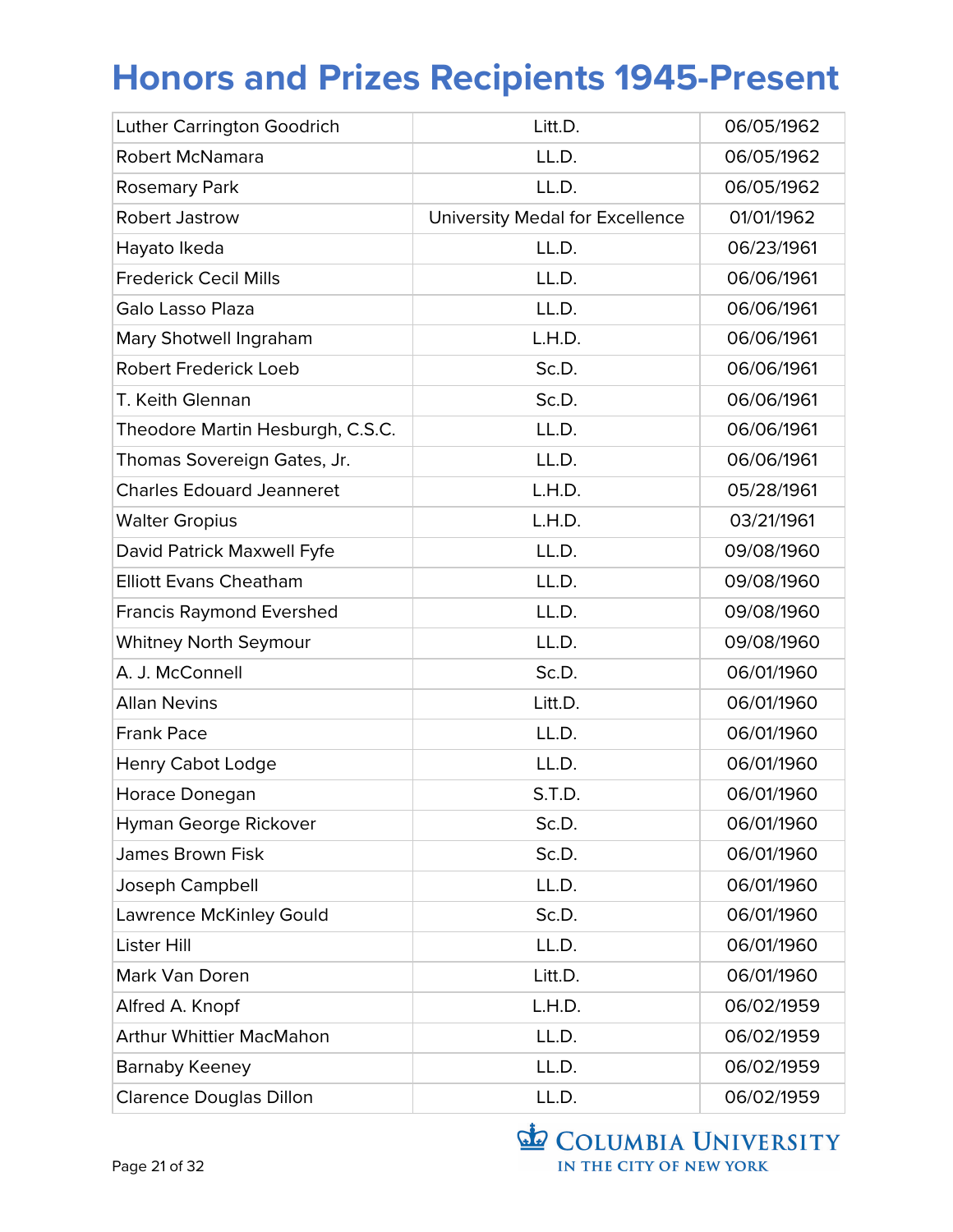| Dana Winslow Atchley           | Sc.D.   | 06/02/1959 |
|--------------------------------|---------|------------|
| George Vernadsky               | L.H.D.  | 06/02/1959 |
| John Davison Rockefeller, III  | LL.D.   | 06/02/1959 |
| Lloyd Viel Berkner             | Sc.D.   | 06/02/1959 |
| Stanley H. Fuld                | LL.D.   | 06/02/1959 |
| <b>William Pierce Rogers</b>   | LL.D.   | 06/02/1959 |
| <b>Byron Stookey</b>           | Sc.D.   | 05/16/1959 |
| Henry Alsop Riley              | Sc.D.   | 05/16/1959 |
| <b>Arthur Hays Sulzberger</b>  | LL.D.   | 05/04/1959 |
| <b>Charlotte Haxall Noland</b> | L.H.D.  | 06/03/1958 |
| Herbert H. Lehman              | LL.D.   | 06/03/1958 |
| James Rhyne Killian, Jr.       | Sc.D.   | 06/03/1958 |
| Millicent C. McIntosh          | LL.D.   | 06/03/1958 |
| Padraic Colum                  | Litt.D. | 06/03/1958 |
| Per Jacobsson                  | LL.D.   | 06/03/1958 |
| Rene d'Harnoncourt             | L.H.D.  | 06/03/1958 |
| Robert Goheen                  | LL.D.   | 06/03/1958 |
| <b>Sidney Earle Smith</b>      | LL.D.   | 06/03/1958 |
| <b>Walter Herman Bucher</b>    | Sc.D.   | 06/03/1958 |
| <b>Marcellus Hartley Dodge</b> | LL.D.   | 10/07/1957 |
| <b>Agnes Ernst Meyer</b>       | L.H.D.  | 06/04/1957 |
| Alfred M. Gruenther            | LL.D.   | 06/04/1957 |
| Alfred Pritchard Sloan, Jr.    | LL.D.   | 06/04/1957 |
| <b>Gaston Berger</b>           | L.H.D.  | 06/04/1957 |
| Gaylord P. Harnwell            | LL.D.   | 06/04/1957 |
| Has T. Clarke                  | Sc.D.   | 06/04/1957 |
| James J. Rorimer               | L.H.D.  | 06/04/1957 |
| Lee Alvin DuBridge             | Sc.D.   | 06/04/1957 |
| Prince Wan Waithayakon         | LL.D.   | 06/04/1957 |
| Roger Sherman Loomis           | Litt.D. | 06/04/1957 |
| <b>Edmund Astley Prentis</b>   | Sc.D.   | 06/05/1956 |
| <b>George Francis Cahill</b>   | Sc.D.   | 06/05/1956 |
| Henry Pitney Van Dusen         | S.T.D.  | 06/05/1956 |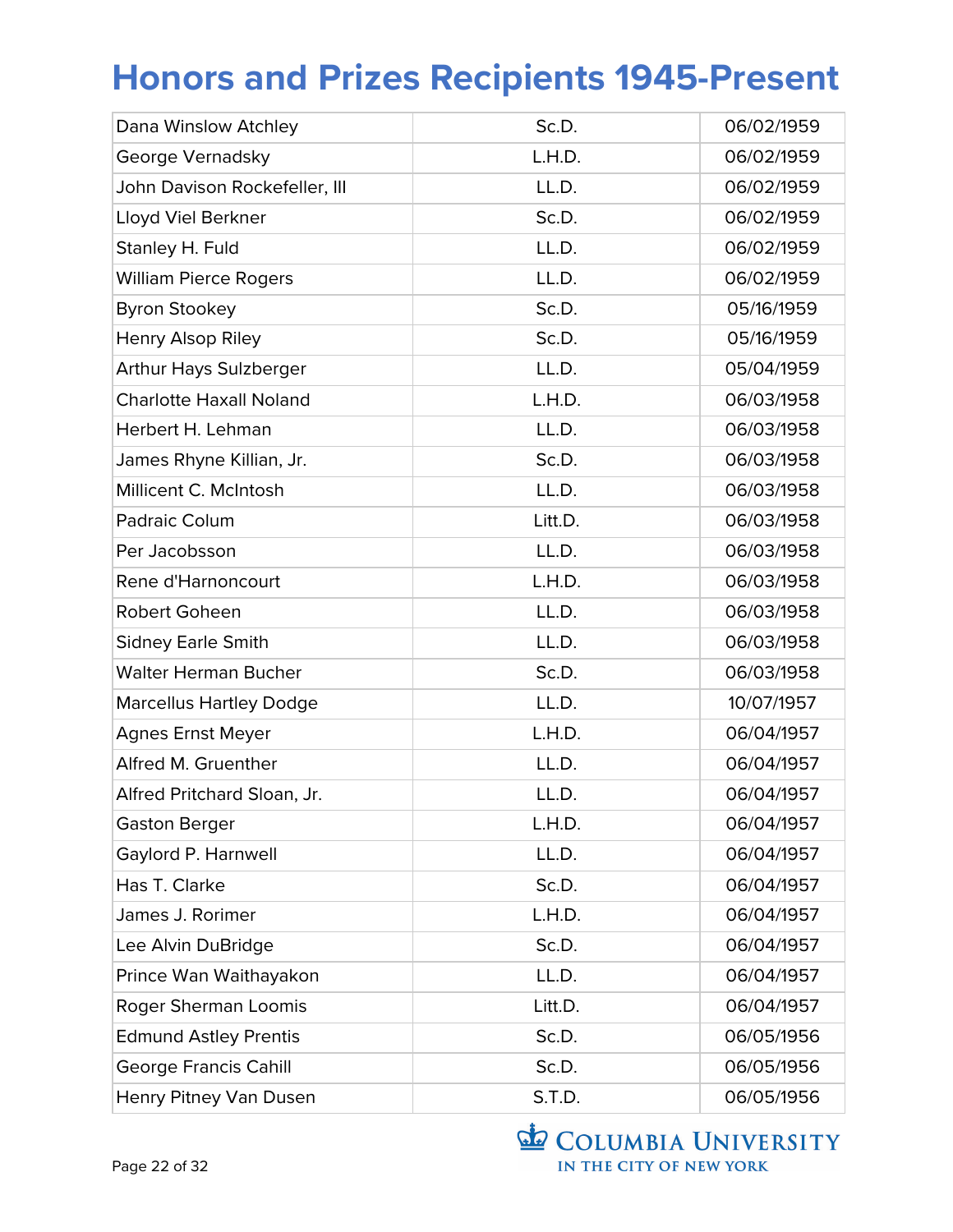| <b>Herbert Butterfield</b>                     | Litt.D. | 06/05/1956 |
|------------------------------------------------|---------|------------|
| Ivan Mestrovic                                 | Litt.D. | 06/05/1956 |
| John Marshall Harlan                           | LL.D.   | 06/05/1956 |
| <b>Margaret Clapp</b>                          | Litt.D. | 06/05/1956 |
| Sukarno                                        | LL.D.   | 05/24/1956 |
| <b>Luis Batlle Berres</b>                      | LL.D.   | 12/10/1955 |
| <b>Carlos Castillo Armas</b>                   | LL.D.   | 11/05/1955 |
| <b>Allen Welsh Dulles</b>                      | LL.D.   | 06/01/1955 |
| David de Sola Pool                             | S.T.D.  | 06/01/1955 |
| <b>Edward Roland Noel Harriman</b>             | LL.D.   | 06/01/1955 |
| Felix Andries Vening-Meinesz                   | Sc.D.   | 06/01/1955 |
| <b>Frank Whittemore Abrams</b>                 | LL.D.   | 06/01/1955 |
| <b>Frederick Edward Hasler</b>                 | LL.D.   | 06/01/1955 |
| <b>Howard Alexander Smith</b>                  | LL.D.   | 06/01/1955 |
| <b>Margaret Chase Smith</b>                    | LL.D.   | 06/01/1955 |
| <b>Thomas Reed Powell</b>                      | LL.D.   | 06/01/1955 |
| William John Wallin                            | LL.D.   | 06/01/1955 |
| <b>William Pearson Tolley</b>                  | LL.D.   | 06/01/1955 |
| Field Marshal P. Pibulsonggram                 | LL.D.   | 05/13/1955 |
| Mario Scelba                                   | LL.D.   | 05/01/1955 |
| Mohammed Reza Shah Pahlavi                     | LL.D.   | 02/04/1955 |
| <b>General Paul Eugene Magloire</b>            | LL.D.   | 02/01/1955 |
| <b>Field Marshal Bernard Law</b><br>Montgomery | LL.D.   | 11/23/1954 |
| Shigeru Yoshida                                | LL.D.   | 11/05/1954 |
| <b>Adlai Ewing Stevenson</b>                   | LL.D.   | 10/31/1954 |
| Alberto Lleras Camargo                         | LL.D.   | 10/31/1954 |
| <b>Alphonse Raymond Dochez</b>                 | Sc.D.   | 10/31/1954 |
| <b>Archibald Macleish</b>                      | Litt.D. | 10/31/1954 |
| <b>Arthur Fay Taggart</b>                      | Sc.D.   | 10/31/1954 |
| <b>Arthur Warren Hixson</b>                    | Sc.D.   | 10/31/1954 |
| Bernardo Alberto Houssay                       | Sc.D.   | 10/31/1954 |
| <b>Charles Habib Malik</b>                     | LL.D.   | 10/31/1954 |

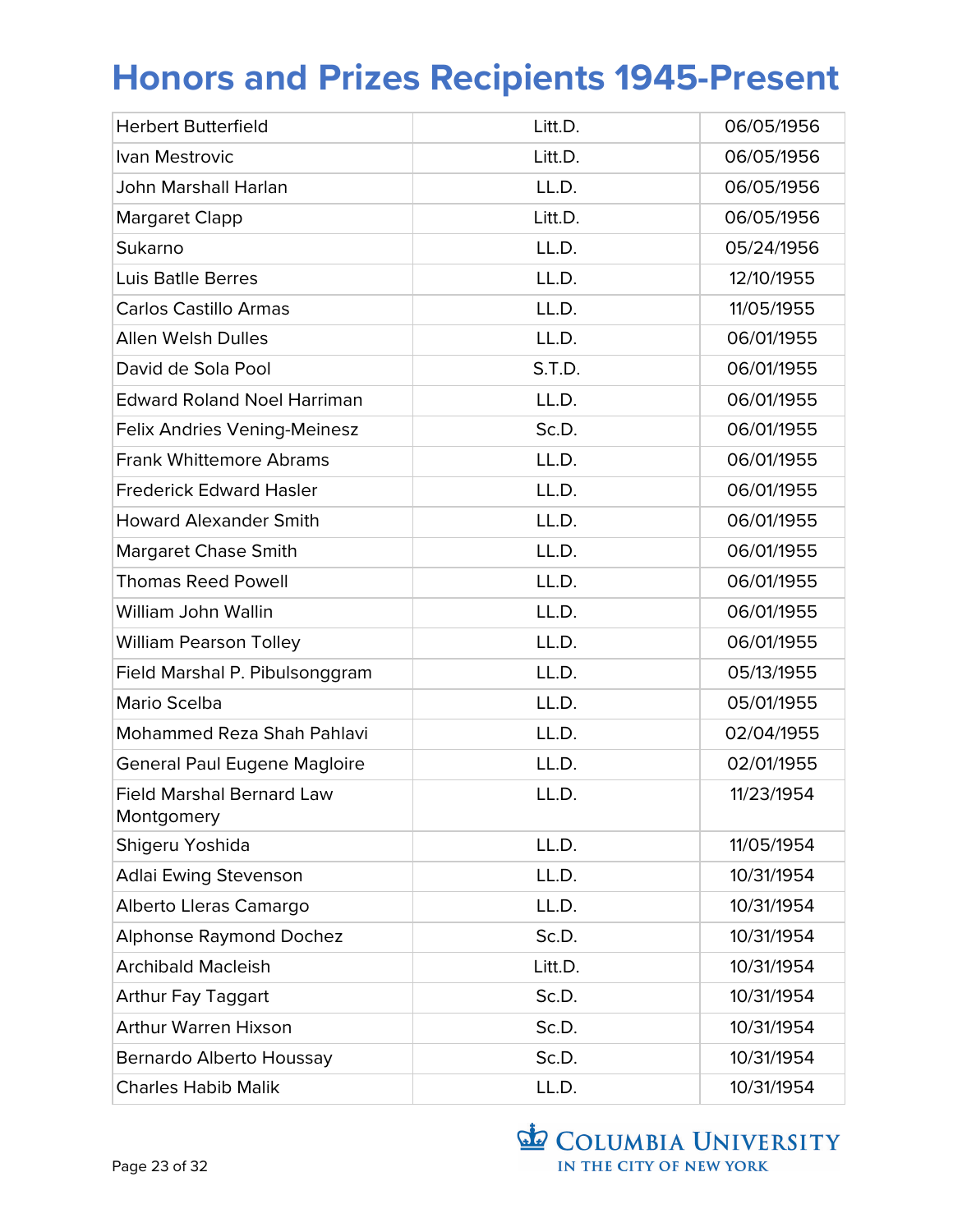| <b>Charles Woolsey Cole</b>           | LL.D.   | 10/31/1954 |
|---------------------------------------|---------|------------|
| Dag Hjalmar Agne Carl<br>Hammarskjold | LL.D.   | 10/31/1954 |
| David Rockefeller                     | LL.D.   | 10/31/1954 |
| <b>Earl Warren</b>                    | LL.D.   | 10/31/1954 |
| <b>Edward Kasner</b>                  | Sc.D.   | 10/31/1954 |
| Eivind Josef Berggrav                 | S.T.D.  | 10/31/1954 |
| Etienne Henri Gilson                  | Litt.D. | 10/31/1954 |
| Felice Battaglia                      | LL.D.   | 10/31/1954 |
| Fernando Ortiz                        | L.H.D.  | 10/31/1954 |
| Frank Hyneman Knight                  | L.H.D.  | 10/31/1954 |
| Gabriela Mistral                      | Litt.D. | 10/31/1954 |
| Gilberto De Mello Freyre              | Litt.D. | 10/31/1954 |
| <b>Gregg Mannaers Sinclair</b>        | LL.D.   | 10/31/1954 |
| <b>Herbert Harold Read</b>            | Sc.D.   | 10/31/1954 |
| Hermann Weyl                          | Sc.D.   | 10/31/1954 |
| James Phinney Baxter, III             | LL.D.   | 10/31/1954 |
| Jean Sarrailh                         | L.H.D.  | 10/31/1954 |
| Jeseph Wood Krutch                    | Litt.D. | 10/31/1954 |
| <b>John Maurice Clark</b>             | LL.D.   | 10/31/1954 |
| John Sloan Dickey                     | LL.D.   | 10/31/1954 |
| John von Neumann                      | Sc.D.   | 10/31/1954 |
| <b>Julian Sorell Huxley</b>           | Sc.D.   | 10/31/1954 |
| Konrad Adenauer                       | LL.D.   | 10/31/1954 |
| Levering Tyson                        | LL.D.   | 10/31/1954 |
| Lily Ross Taylor                      | Litt.D. | 10/31/1954 |
| Lynn Thorndyke                        | Litt.D. | 10/31/1954 |
| Margarete Bieber                      | Litt.D. | 10/31/1954 |
| Niels Henrik David Bohr               | Sc.D.   | 10/31/1954 |
| <b>Noel Thomas Dowling</b>            | LL.D.   | 10/31/1954 |
| Paul Henri Spaak                      | LL.D.   | 10/31/1954 |
| <b>Philip Edward Smith</b>            | Sc.D.   | 10/31/1954 |
| Pierre Donzelot                       | L.H.D.  | 10/31/1954 |

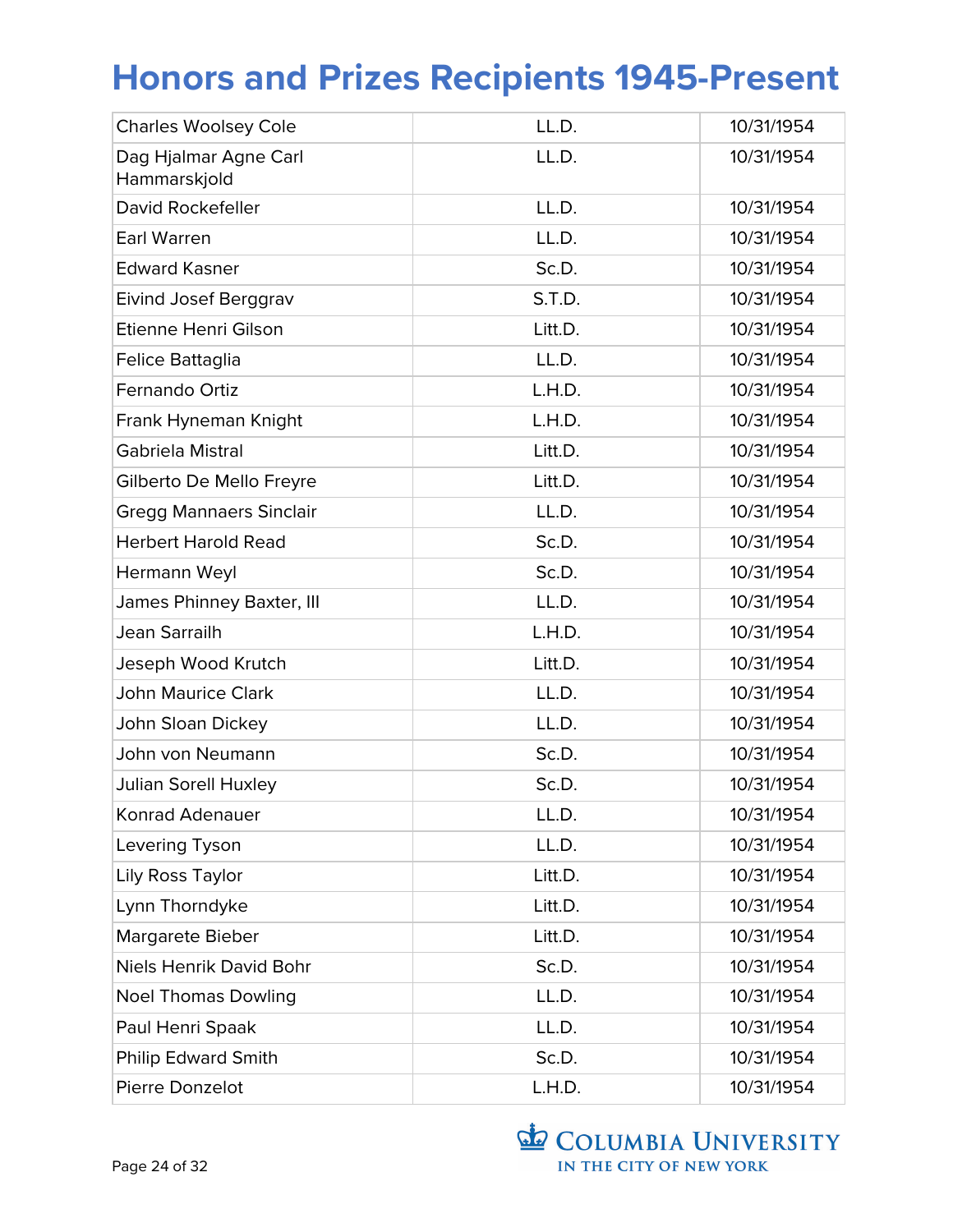| <b>Richard Roy Belden Powell</b>          | LL.D.   | 10/31/1954 |
|-------------------------------------------|---------|------------|
| Robert Livingston Schuyler                | Litt.D. | 10/31/1954 |
| Silvio Zavala                             | L.H.D.  | 10/31/1954 |
| Sir Kenneth McKenzie Clark                | Litt.D. | 10/31/1954 |
| Sir Richard Winn Livingstone              | Litt.D. | 10/31/1954 |
| Sir Sarvepalli Radhakrishran              | LL.D.   | 10/31/1954 |
| The Queen Consort of England<br>Elizabeth | LL.D.   | 10/31/1954 |
| Victor Lloyd Butterfield                  | LL.D.   | 10/31/1954 |
| Syngman Rhee                              | LL.D.   | 08/02/1954 |
| <b>Arthur Wilson Page</b>                 | LL.D.   | 07/01/1954 |
| <b>Buell Gordon Gallagher</b>             | LL.D.   | 07/01/1954 |
| Cleveland E. Dodge                        | LL.D.   | 07/01/1954 |
| Frederick Ernest Johnson                  | L.H.D.  | 07/01/1954 |
| George Nauman Shuster                     | LL.D.   | 07/01/1954 |
| <b>Harry David Gideonse</b>               | LL.D.   | 07/01/1954 |
| Harvie Branscomb                          | LL.D.   | 07/01/1954 |
| <b>Henry Harrington Hill</b>              | L.H.D.  | 07/01/1954 |
| <b>Isabel Maitland Stewart</b>            | L.H.D.  | 07/01/1954 |
| J. Paul Leonard                           | L.H.D.  | 07/01/1954 |
| John J. Theobald                          | LL.D.   | 07/01/1954 |
| John Platt Myers                          | LL.D.   | 07/01/1954 |
| <b>Lewis Albert Wilson</b>                | LL.D.   | 07/01/1954 |
| Lyman Bryson                              | L.H.D.  | 07/01/1954 |
| <b>Mohammed Fadhil Jamali</b>             | LL.D.   | 07/01/1954 |
| Ordway Tead                               | L.H.D.  | 07/01/1954 |
| Pearl Anderson Wanamaker                  | L.H.D.  | 07/01/1954 |
| William Jansen                            | L.H.D.  | 07/01/1954 |
| William P. Alexander                      | L.H.D.  | 07/01/1954 |
| <b>Haile Selassie</b>                     | LL.D.   | 06/02/1954 |
| <b>Alfred Whitney Griswold</b>            | LL.D.   | 06/01/1954 |
| <b>Barbara Brances Wootton</b>            | L.H.D.  | 06/01/1954 |
| Barbara Ward Jackson                      | L.H.D.  | 06/01/1954 |

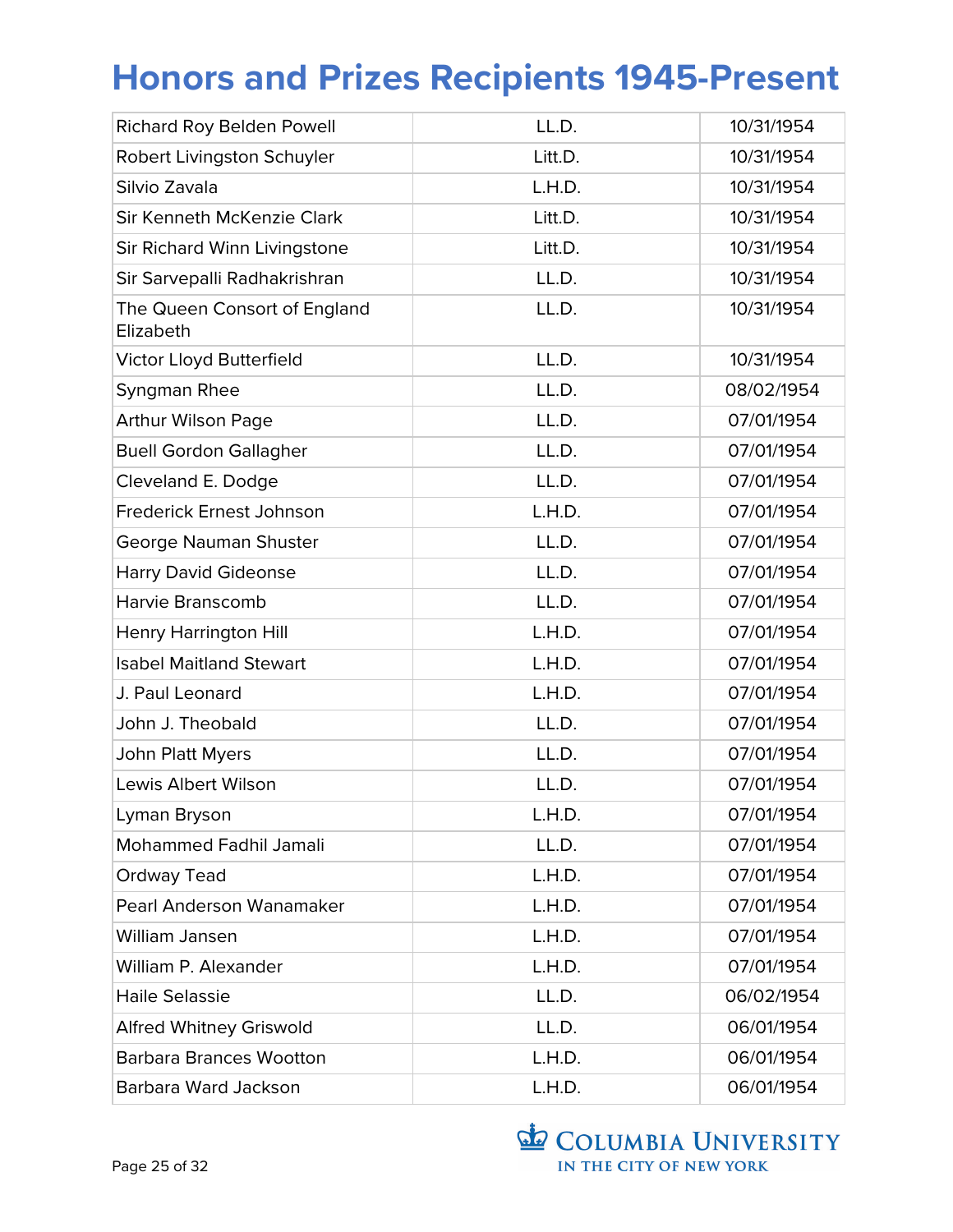| <b>Bertil Ohlin</b>             | L.H.D.  | 06/01/1954 |
|---------------------------------|---------|------------|
| Dino Bigongiari                 | Litt.D. | 06/01/1954 |
| <b>Edward M. Earle</b>          | L.H.D.  | 06/01/1954 |
| <b>Erwin Nathaniel Griswold</b> | LL.D.   | 06/01/1954 |
| Eugene Black                    | LL.D.   | 06/01/1954 |
| Gerty Theresa Cori              | Sc.D.   | 06/01/1954 |
| <b>Gunner Carl Myrdal</b>       | L.H.D.  | 06/01/1954 |
| <b>Henry Townley Heald</b>      | LL.D.   | 06/01/1954 |
| Jacob Viner                     | L.H.D.  | 06/01/1954 |
| <b>James Alward Van Fleet</b>   | LL.D.   | 06/01/1954 |
| <b>John Foster Dulles</b>       | LL.D.   | 06/01/1954 |
| Joseph Stancliffe Davis         | L.H.D.  | 06/01/1954 |
| Lester B. Granger               | L.H.D.  | 06/01/1954 |
| Lewis L. Strauss                | LL.D.   | 06/01/1954 |
| Lewis Webster Jones             | LL.D.   | 06/01/1954 |
| <b>Lionel Charles Robbins</b>   | L.H.D.  | 06/01/1954 |
| Nathan Marsh Pusey              | LL.D.   | 06/01/1954 |
| Oveta Culp Hobby                | LL.D.   | 06/01/1954 |
| Pierre Laroque                  | LL.D.   | 06/01/1954 |
| Ralph Washington Sockman        | S.T.D.  | 06/01/1954 |
| Raul Prebisch                   | LL.D.   | 06/01/1954 |
| <b>Shelton Hale Bishop</b>      | S.T.D.  | 06/01/1954 |
| Shinzo Koizumi                  | L.H.D.  | 06/01/1954 |
| <b>Simon Smith Kuznets</b>      | L.H.D.  | 06/01/1954 |
| Sir Dennis H. Robertson         | L.H.D.  | 06/01/1954 |
| <b>Thomas Walter Swan</b>       | LL.D.   | 06/01/1954 |
| <b>Vincent MacDonald</b>        | LL.D.   | 06/01/1954 |
| <b>Wesley Alba Sturges</b>      | LL.D.   | 06/01/1954 |
| Wilhelm Roepke                  | L.H.D.  | 06/01/1954 |
| <b>Willard Vinton King</b>      | L.H.D.  | 06/01/1954 |
| <b>William Arthur Lewis</b>     | L.H.D.  | 06/01/1954 |
| <b>William Averill Harriman</b> | LL.D.   | 06/01/1954 |
| Celal Bayar                     | LL.D.   | 02/01/1954 |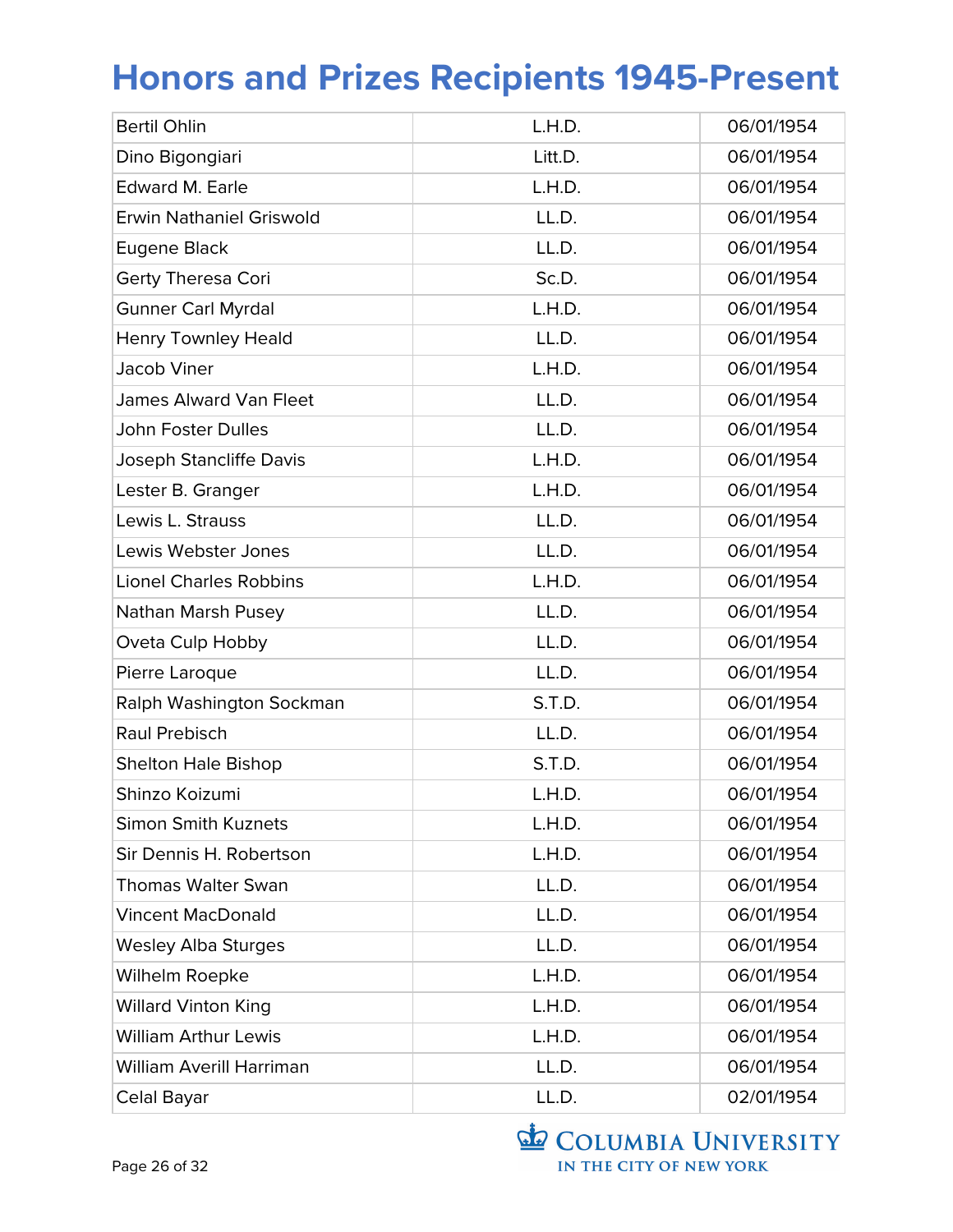| Angelo Piero Sereni           | LL.D.   | 01/11/1954 |
|-------------------------------|---------|------------|
| Anson Phelps Stokes, Jr.      | S.T.D.  | 01/11/1954 |
| <b>Archibald Vivian Hill</b>  | Sc.D.   | 01/11/1954 |
| <b>Arthur Holcombe</b>        | L.H.D.  | 01/11/1954 |
| <b>Arthur Lehman Goodhart</b> | LL.D.   | 01/11/1954 |
| <b>Carl Friedrich</b>         | L.H.D.  | 01/11/1954 |
| David M. Heyman               | L.H.D.  | 01/11/1954 |
| <b>Francis Henry Taylor</b>   | L.H.D.  | 01/11/1954 |
| Frederic R. Coudert           | LL.D.   | 01/11/1954 |
| George Adolphe Salles         | L.H.D.  | 01/11/1954 |
| Harold L. Reeve               | L.H.D.  | 01/11/1954 |
| Harry J. Carman               | LL.D.   | 01/11/1954 |
| Haven Emerson                 | Sc.D.   | 01/11/1954 |
| Henry Melvin Hart, Jr.        | LL.D.   | 01/11/1954 |
| <b>Howard Stix Cullman</b>    | LL.D.   | 01/11/1954 |
| Ingvar Svennilson             | L.H.D.  | 01/11/1954 |
| Ivan C. Rand                  | LL.D.   | 01/11/1954 |
| James H. McGregor             | Sc.D.   | 01/11/1954 |
| James Kip Finch               | Sc.D.   | 01/11/1954 |
| John M. Gaus                  | L.H.D.  | 01/11/1954 |
| K. C. Wheare                  | L.H.D.  | 01/11/1954 |
| Louis Chevalier               | L.H.D.  | 01/11/1954 |
| <b>Luther Gulick</b>          | LL.D.   | 01/11/1954 |
| M. Joseph Folliet             | L.H.D.  | 01/11/1954 |
| <b>Myres Smith McDougal</b>   | L.H.D.  | 01/11/1954 |
| <b>Oscar Hammerstein</b>      | Litt.D. | 01/11/1954 |
| P. Sargant Florence           | L.H.D.  | 01/11/1954 |
| Paul Freund                   | LL.D.   | 01/11/1954 |
| Rabbi Isidor B. Hoffman       | L.H.D.  | 01/11/1954 |
| <b>Reinhold Niebuhr</b>       | S.T.D.  | 01/11/1954 |
| <b>Richard Rodgers</b>        | Mus.D.  | 01/11/1954 |
| Roy Blough                    | L.H.D.  | 01/11/1954 |
| Saba Habachy                  | LL.D.   | 01/11/1954 |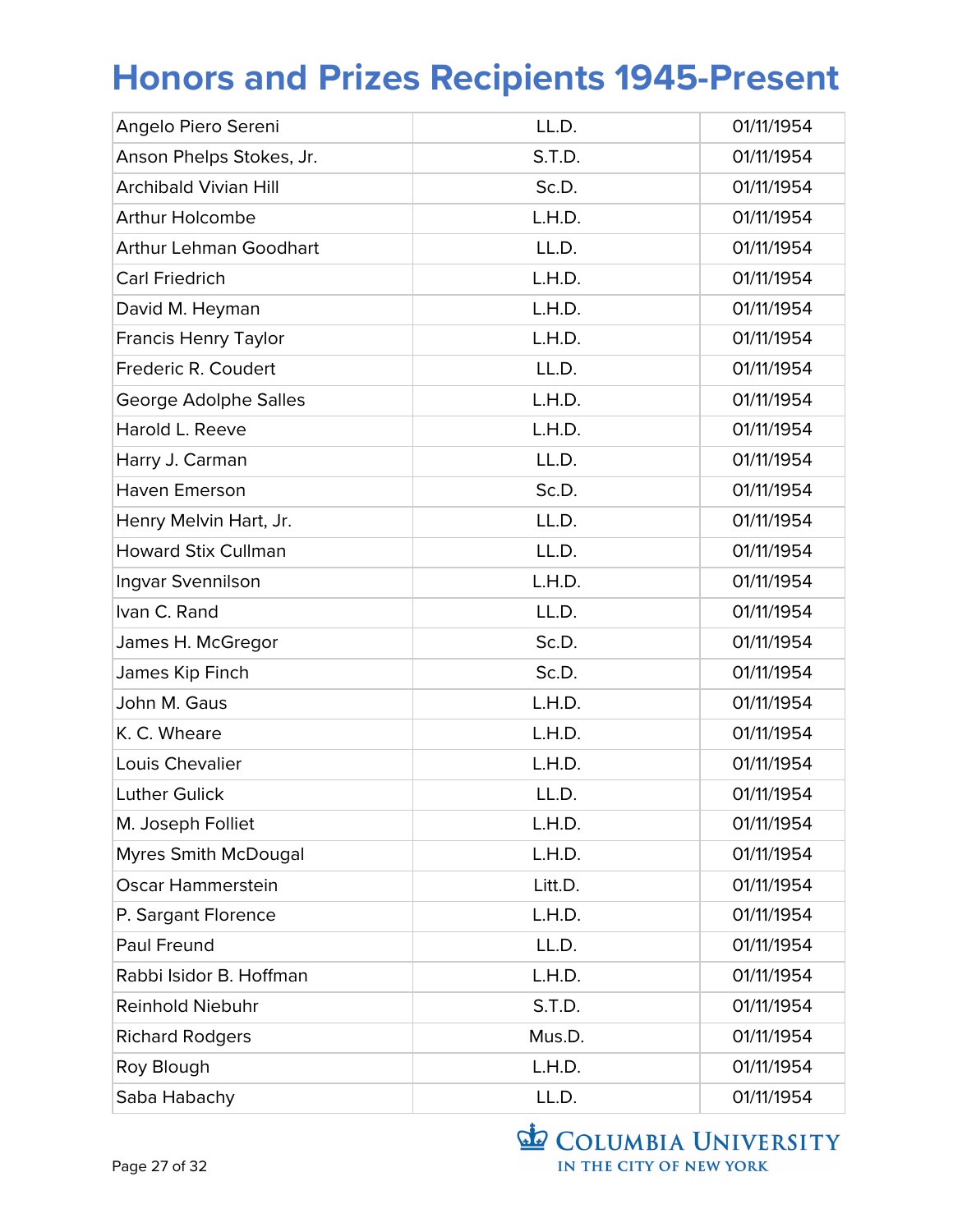| Sevellon Brown                     | Litt.D. | 01/11/1954 |
|------------------------------------|---------|------------|
| Sir Alexander Morris Carr-Saunders | LL.D.   | 01/11/1954 |
| Sir George N. Clark                | Litt.D. | 01/11/1954 |
| Sir George Sansom                  | LL.D.   | 01/11/1954 |
| <b>Sir Hartley Shawcross</b>       | LL.D.   | 01/11/1954 |
| <b>Stuart Piggott</b>              | L.H.D.  | 01/11/1954 |
| The Reverend George B. Ford        | L.H.D.  | 01/11/1954 |
| <b>Theresa Helburn</b>             | L.H.D.  | 01/11/1954 |
| Thomas H. Briggs                   | L.H.D.  | 01/11/1954 |
| Thurman W. Van Metre               | L.H.D.  | 01/11/1954 |
| William Schuman                    | Mus.D.  | 01/11/1954 |
| Luis Antonio Eguiguren             | LL.D.   | 11/11/1953 |
| King Paul I of the Hellenes        | L.H.D.  | 11/02/1953 |
| Leonard A. Scheele                 | Sc.D.   | 10/13/1953 |
| William E. S. Griswold             | LL.D.   | 10/13/1953 |
| Alfred L. Kroeber                  | L.H.D.  | 06/02/1953 |
| Crawford H. Greenewalt             | LL.D.   | 06/02/1953 |
| David Bernard Steinman             | Sc.D.   | 06/02/1953 |
| <b>Frank Charles Laubach</b>       | L.H.D.  | 06/02/1953 |
| Henry Allen Moe                    | LL.D.   | 06/02/1953 |
| Jean Monnet                        | LL.D.   | 06/02/1953 |
| John J. McCloy                     | LL.D.   | 06/02/1953 |
| John W. Davis                      | LL.D.   | 06/02/1953 |
| <b>Luther Harris Evans</b>         | LL.D.   | 06/02/1953 |
| Grayson Louis Kirk                 | LL.D.   | 01/16/1953 |
| Neves De Fontoura Joao             | LL.D.   | 11/21/1952 |
| <b>Allan Sproul</b>                | LL.D.   | 06/05/1952 |
| Anna M. Rosenberg                  | L.H.D.  | 06/05/1952 |
| Bhimrao Ramji Ambedkar             | LL.D.   | 06/05/1952 |
| Daniel Mornet                      | Litt.D. | 06/05/1952 |
| Frank S. Hogan                     | LL.D.   | 06/05/1952 |
| <b>Hugh Hammond Bennett</b>        | Sc.D.   | 06/05/1952 |
| Joseph Pulitzer                    | LL.D.   | 06/05/1952 |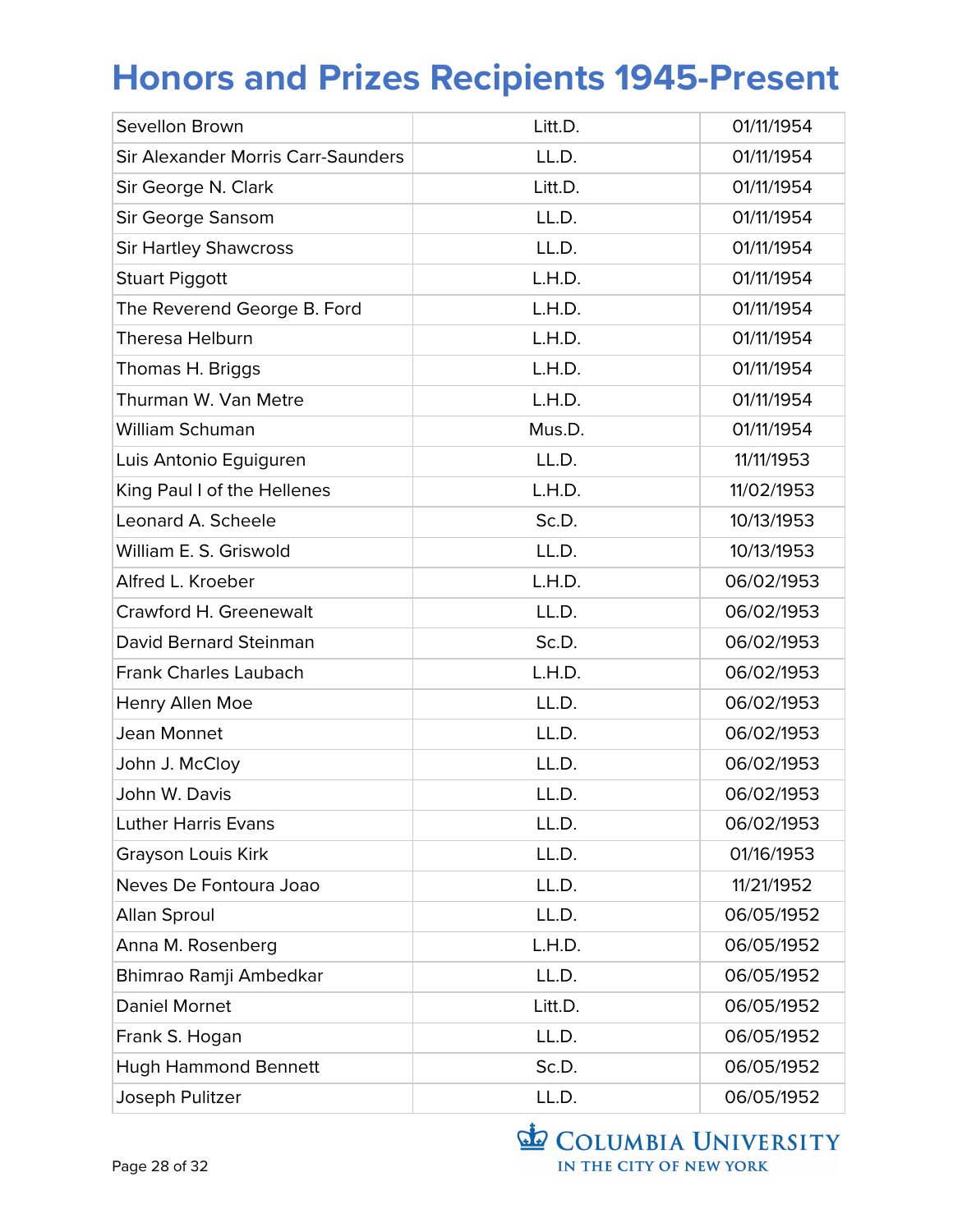| Lester B. Pearson                | LL.D.   | 06/05/1952 |
|----------------------------------|---------|------------|
| <b>Robert Moses</b>              | LL.D.   | 06/05/1952 |
| Stephen F. Bayne, Jr.            | S.T.D.  | 06/05/1952 |
| <b>Wallace Stevens</b>           | Litt.D. | 06/05/1952 |
| Queen Juliana of the Netherlands | LL.D.   | 04/08/1952 |
| Anthony Eden                     | LL.D.   | 01/11/1952 |
| Alberto Gainza Paz               | LL.D.   | 10/24/1951 |
| Arthur Oncken Lovejoy            | Litt.D. | 06/07/1951 |
| <b>Charles Edward Wilson</b>     | LL.D.   | 06/07/1951 |
| <b>Edward Calvin Kendall</b>     | Sc.D.   | 06/07/1951 |
| <b>Helen Brooke Taussig</b>      | Sc.D.   | 06/07/1951 |
| Henry Krumb                      | Sc.D.   | 06/07/1951 |
| Iphingene Ochs Sulzberger        | LL.D.   | 06/07/1951 |
| Lewis Williams Douglas           | LL.D.   | 06/07/1951 |
| Madeleine Borg                   | L.H.D.  | 06/07/1951 |
| Walter W. Stewart                | LL.D.   | 06/07/1951 |
| <b>Vincent Auriol</b>            | LL.D.   | 04/03/1951 |
| <b>Albert Charles Jacobs</b>     | LL.D.   | 06/08/1950 |
| <b>Charles Kendall Gilbert</b>   | S.T.D.  | 06/08/1950 |
| <b>Charles Proctor Cooper</b>    | Sc.D.   | 06/08/1950 |
| Eleanore Robson Belmont          | Litt.D. | 06/08/1950 |
| H. E. Camill Gutt                | LL.D.   | 06/08/1950 |
| Harold R. Medina                 | LL.D.   | 06/08/1950 |
| John Fairfield Thompson          | Sc.D.   | 06/08/1950 |
| Paul Gray Hoffman                | LL.D.   | 06/08/1950 |
| Ralph Bunche                     | LL.D.   | 06/08/1950 |
| Robert Abercrombie Lovett        | LL.D.   | 06/08/1950 |
| Robert James McCracken           | S.T.D.  | 06/08/1950 |
| Trygve Lie                       | LL.D.   | 06/08/1950 |
| Liaquat Ali Khan                 | LL.D.   | 05/08/1950 |
| <b>Gabriel Gonzalez Videla</b>   | LL.D.   | 04/18/1950 |
| Jawaharlal Nehru                 | LL.D.   | 10/17/1949 |
| Arnold Joseph Toynbee            | Litt.D. | 06/01/1949 |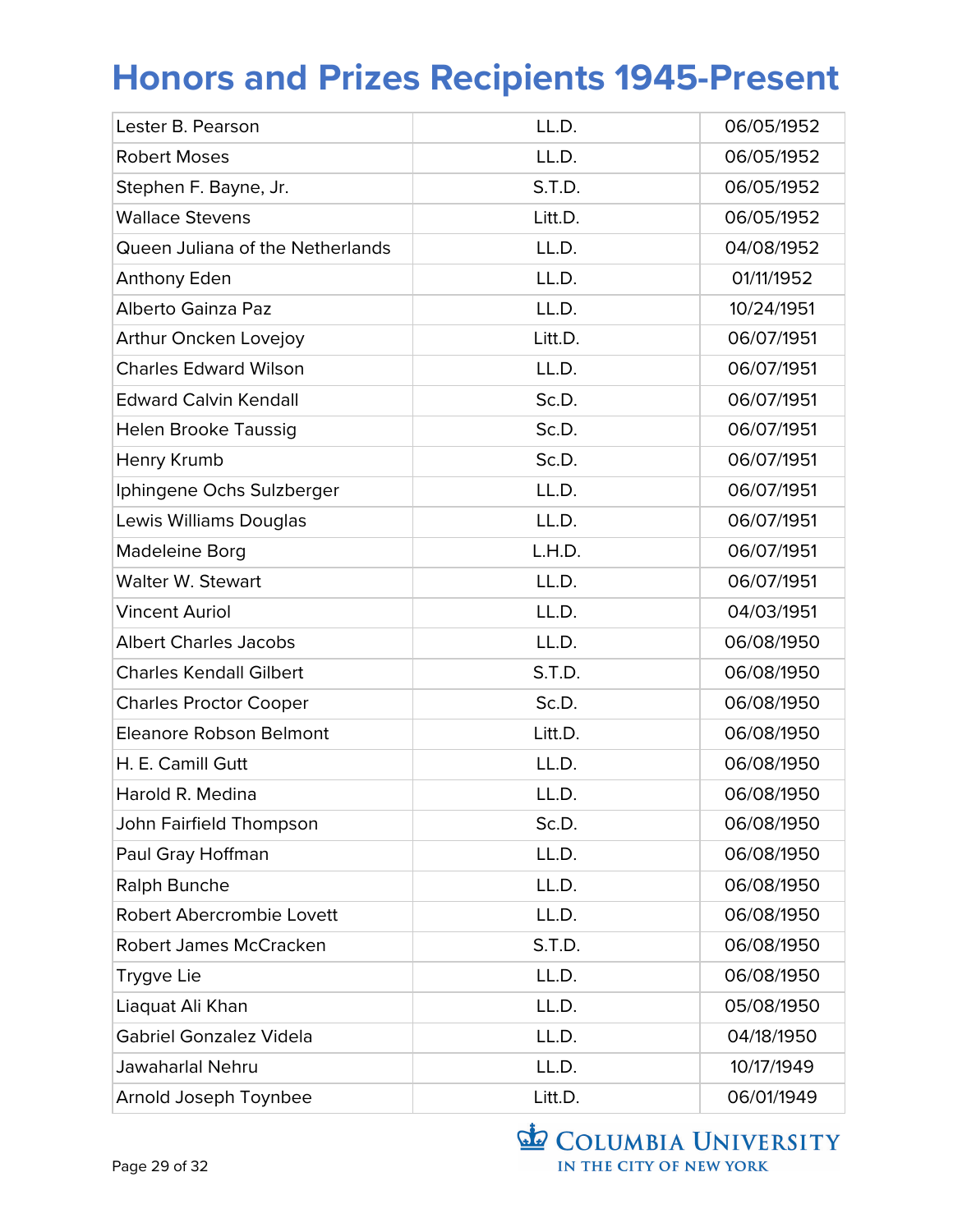| <b>Charles Erwin Wilson</b>       | Sc.D.   | 06/01/1949 |
|-----------------------------------|---------|------------|
| <b>Helen Hayes MacArthur</b>      | Litt.D. | 06/01/1949 |
| Helen Rogers Reid                 | Litt.D. | 06/01/1949 |
| Herman Joseph Muller              | Sc.D.   | 06/01/1949 |
| Lucius DuBignon Clay              | LL.D.   | 06/01/1949 |
| <b>Oliver Shewell Franks</b>      | LL.D.   | 06/01/1949 |
| <b>Omar Nelson Bradley</b>        | LL.D.   | 06/01/1949 |
| Paul Klapper                      | LL.D.   | 06/01/1949 |
| <b>Raymond Blaine Fosdick</b>     | LL.D.   | 06/01/1949 |
| <b>Arthur Hendrick Vandenberg</b> | LL.D.   | 06/01/1948 |
| Colgate Whitehead Darden, Jr.     | LL.D.   | 06/01/1948 |
| Henry Knox Sherrill               | S.T.D.  | 06/01/1948 |
| <b>James Francis Byrnes</b>       | LL.D.   | 06/01/1948 |
| <b>Manuel Gamio</b>               | Litt.D. | 06/01/1948 |
| <b>Middleton Beaman</b>           | LL.D.   | 06/01/1948 |
| <b>Oliver Ellsworth Buckley</b>   | LL.D.   | 06/01/1948 |
| Paul Hindemith                    | Mus.D.  | 06/01/1948 |
| <b>William Walter Pettit</b>      | Litt.D. | 06/01/1948 |
| <b>Thomas Edmund Dewey</b>        | LL.D.   | 11/04/1947 |
| <b>Geoffrey Francis Fisher</b>    | LL.D.   | 09/16/1947 |
| <b>Bernard Lloyd Shientag</b>     | LL.D.   | 06/03/1947 |
| <b>Bernard Mannes Baruch</b>      | LL.D.   | 06/03/1947 |
| Charles Spurgeon Johnson          | Litt.D. | 06/03/1947 |
| <b>Harvey Seeley Mudd</b>         | Sc.D.   | 06/03/1947 |
| Henry Lewis Stimson               | LL.D.   | 06/03/1947 |
| James Forrestal                   | LL.D.   | 06/03/1947 |
| John William Charles Wand         | S.T.D.  | 06/03/1947 |
| <b>Louis Shattuck Cates</b>       | Sc.D.   | 06/03/1947 |
| <b>Robert McLean</b>              | Litt.D. | 06/03/1947 |
| <b>Robert Porter Patterson</b>    | LL.D.   | 06/03/1947 |
| Vannevar Bush                     | Sc.D.   | 06/03/1947 |
| William Joseph Donovan            | LL.D.   | 06/03/1947 |
| Miguel Aleman                     | LL.D.   | 05/03/1947 |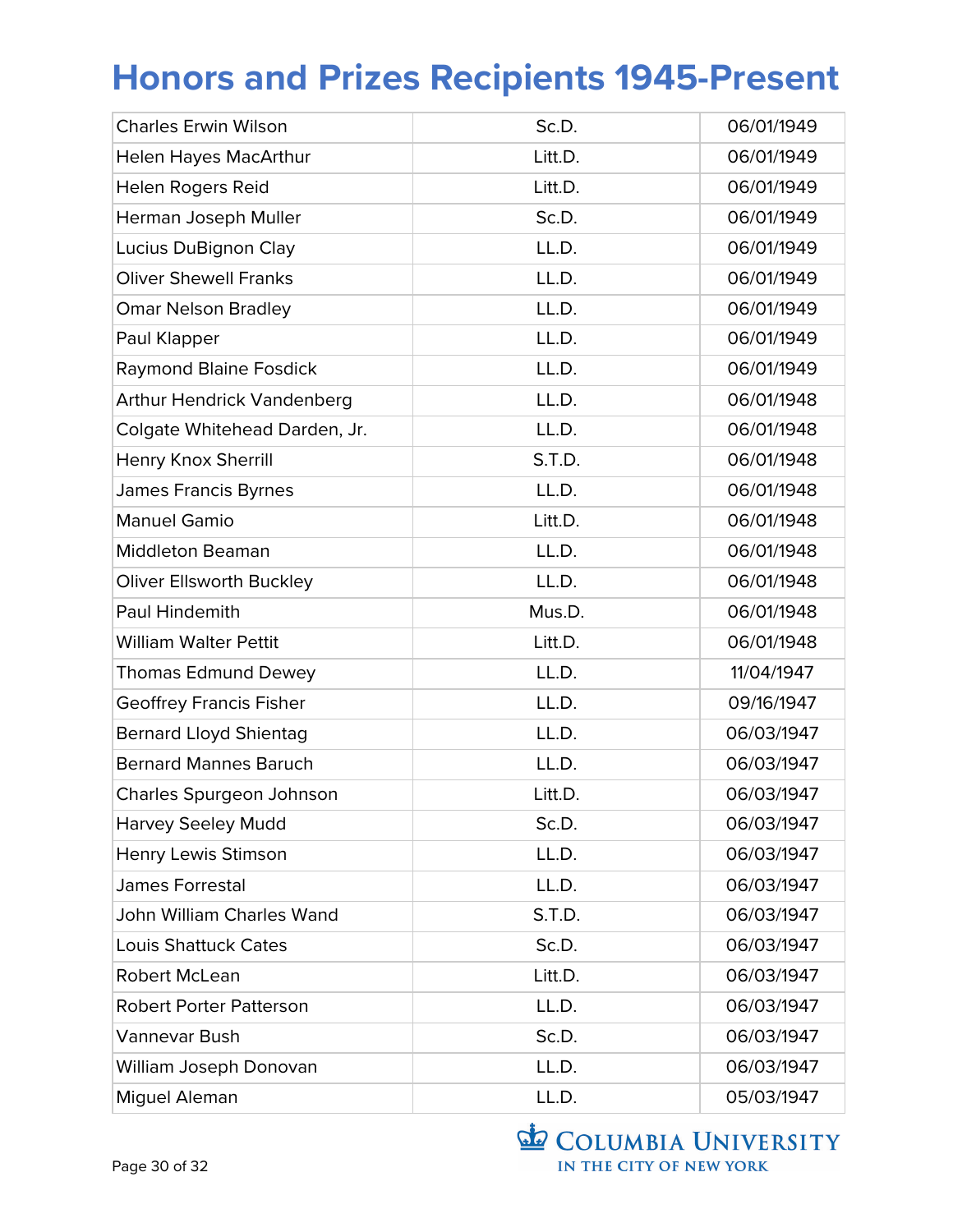| Alexander Archer Vandergrift      | LL.D.   | 02/21/1947 |
|-----------------------------------|---------|------------|
| <b>Chester William Nimitz</b>     | LL.D.   | 02/21/1947 |
| Douglas MacArthur                 | LL.D.   | 02/21/1947 |
| Dwight David Eisenhower           | LL.D.   | 02/21/1947 |
| <b>Emory Scott Land</b>           | LL.D.   | 02/21/1947 |
| Ernest Joseph King                | LL.D.   | 02/21/1947 |
| <b>George Catlett Marshall</b>    | LL.D.   | 02/21/1947 |
| <b>Henry Harley Arnold</b>        | LL.D.   | 02/21/1947 |
| Lewis Blaine Hershey              | LL.D.   | 02/21/1947 |
|                                   |         |            |
| Norman Thomas Kirk                | LL.D.   | 02/21/1947 |
| <b>William Frederick Halsey</b>   | LL.D.   | 02/21/1947 |
| <b>Babette Deutsch</b>            | Litt.D. | 06/04/1946 |
| <b>Chang Poling</b>               | Litt.D. | 06/04/1946 |
| <b>Enrico Fermi</b>               | Sc.D.   | 06/04/1946 |
| <b>Francis Gordon Caffey</b>      | LL.D.   | 06/04/1946 |
| <b>Frank Sutliff Hackett</b>      | Litt.D. | 06/04/1946 |
| <b>Harold Clayton Urey</b>        | Sc.D.   | 06/04/1946 |
| <b>Howard Hanson</b>              | Mus.D.  | 06/04/1946 |
| John Kelvey Richards, Jr.         | Sc.D.   | 06/04/1946 |
| <b>Maxwell Anderson</b>           | Litt.D. | 06/04/1946 |
| Nicholai Velimirovich             | S.T.D.  | 06/04/1946 |
| <b>Timothy Edward Shea</b>        | Sc.D.   | 06/04/1946 |
| <b>Winthrop Wiliams Aldrich</b>   | LL.D.   | 06/04/1946 |
| Winston Leonard Spencer Churchill | LL.D.   | 03/18/1946 |
| <b>Juan Antonio Rios</b>          | LL.D.   | 10/18/1945 |
| Douglas Southall Freeman          | Litt.D. | 06/05/1945 |
| Edward Reilly Shettinius, Jr.     | LL.D.   | 06/05/1945 |
| Edward Reilly Stettinus, Jr.      | LL.D.   | 06/05/1945 |
| Edwin Joseph Cohn                 | Sc.D.   | 06/05/1945 |
| George Mead, Jr.                  | Mus.D.  | 06/05/1945 |
| <b>Herbert Spencer Gasser</b>     | Sc.D.   | 06/05/1945 |
| Kenneth Wallace Colegrove         | Litt.D. | 06/05/1945 |
| Paul Austin Wolfe                 | S.T.D.  | 06/05/1945 |